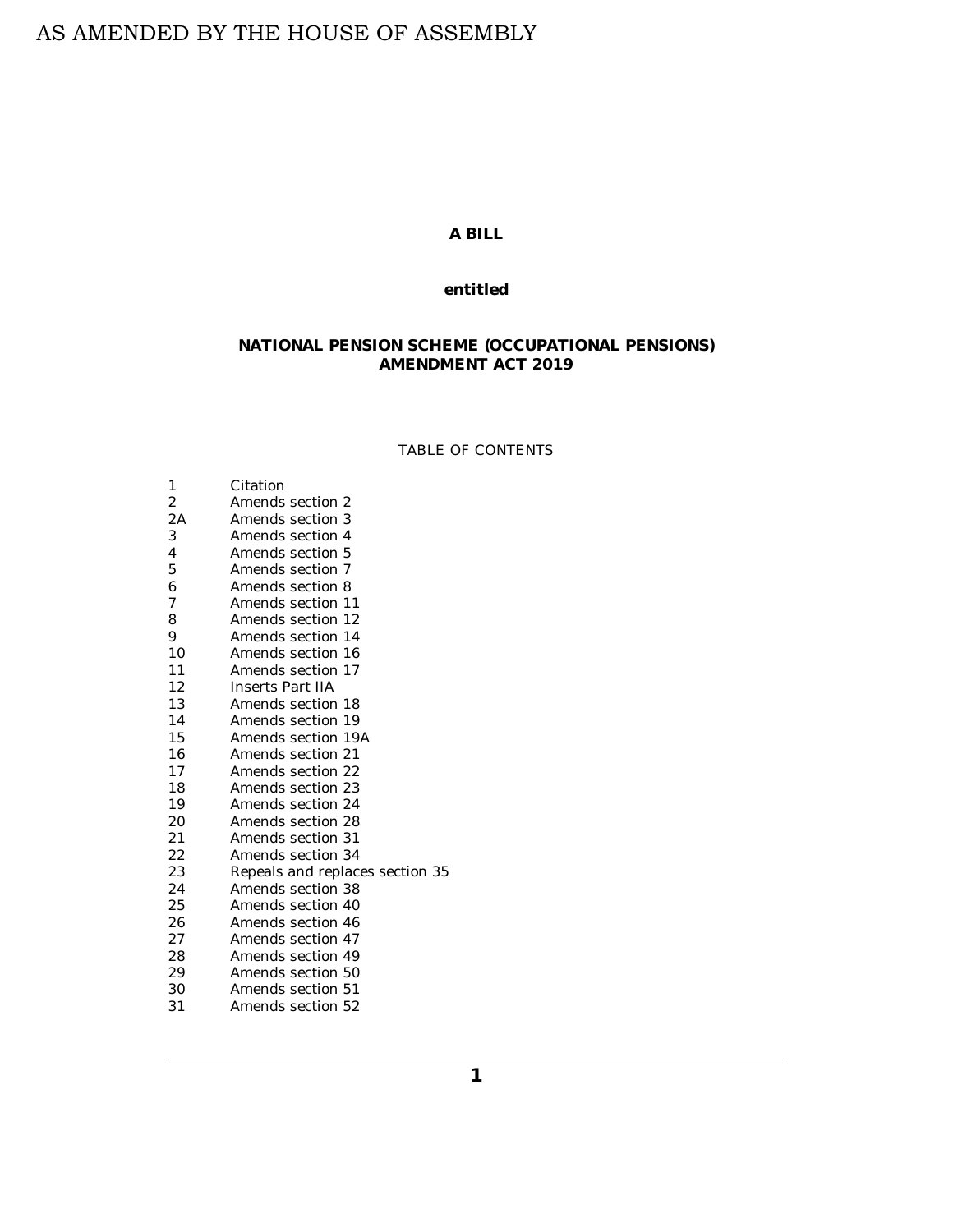- <span id="page-1-0"></span>[Amends section 56](#page-10-0) 32
- [Amends section 61](#page-11-0) 33
- [Amends section 66](#page-11-0) 34
- [Amends section 67](#page-11-0) 35
- [Inserts section 68A](#page-11-0) 36
- [Amends section 69](#page-12-0) 37
- [Inserts section 69A](#page-12-0) 38
- [Amends section 72](#page-13-0) 39
- [Consequential amendments to the \(General\) Regulations 1999](#page-13-0) 40
- [Amends the \(Financial Hardship\) Regulations 2010](#page-13-0) 41
- [Inserts Third Schedule](#page-13-0) 42
- [Savings and transitional provisions](#page-13-0) 43
- [Commencement](#page-15-0) 44

SCHEDULE 1 [Consequential Amendments to the National Pension Scheme \(General\)](#page-16-0) Regulations 1999

SCHEDULE 2 [Related Amendments to the National Pension Scheme \(Financial Hardship\)](#page-23-0) Regulations 2010

SCHEDULE 3 [Transitional Contribution Schedule](#page-26-0)

[SECOND SCHEDULE](#page-27-0) Fees

THIRD SCHEDULE [Minimum Criteria for Approval as a Trustee](#page-30-0)

WHEREAS it is expedient to amend the National Pension Scheme (Occupational Pensions) Act 1998 to enhance existing provisions, including provisions relating to multiemployer pension plans; introduce new provisions relating to, among other things, non-Bermudian employees, civil penalties, Guidance Notes, and hardship benefits for persons who are retired; and to make consequential and related amendments;

Be it enacted by The Queen's Most Excellent Majesty, by and with the advice and consent of the Senate and the House of Assembly of Bermuda, and by the authority of the same, as follows:

#### **Citation**

This Act, which amends the National Pension Scheme (Occupational Pensions) Act 1998 (the "principal Act"), may be cited as the National Pension Scheme (Occupational Pensions) Amendment Act 2019. 1

**Amends section 2**

Section 2(1) of the principal Act is amended— 2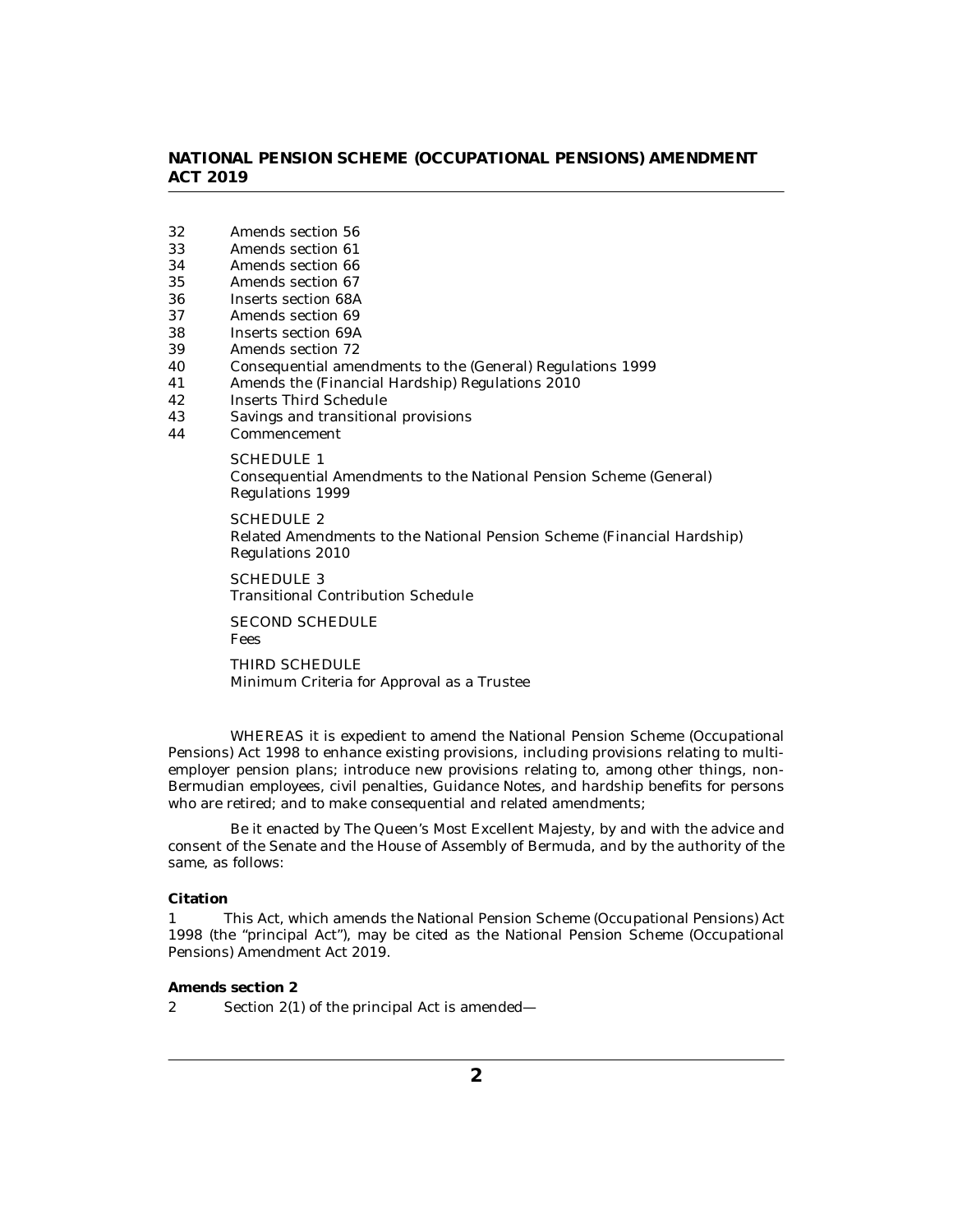- <span id="page-2-0"></span>(a) in the definition of "administrator" by inserting after "persons" the words ", including a trustee or a board of trustees";
- by deleting the definition of "Bermudian"; (b)
- by repealing and replacing the definition of "employee" with the (c) following—
	- " "employee" means a person who is employed in Bermuda by an employer; but does not include a person who has been granted permission under the Bermuda Immigration and Protection Act 1956 to engage in gainful occupation in Bermuda unless that person has been granted such permission for an aggregate period exceeding twelve months;";
- in the definition of "pensionable earnings" in paragraph (a)(iii) by deleting (d) all the words from "which" to "question;";
- (e) in the definition of "self-employed person" by deleting "a Bermudian over school leaving age, or the spouse of a Bermudian," and substituting "a person over school leaving age,";
- (f) in the definition of "actuary" by deleting "America or the Canadian Institute of Actuaries," and substituting "America, the Canadian Institute of Actuaries, or some other professional association recognised by the Commission,";
- (g) in the definition of "retirement product" by deleting "such pension plan other than a pension plan referred to in this Act" and substituting "a retirement plan".

**Amends section 3**

Section 3 of the principal Act is amended by inserting the following after subsection  $(1A)$ — 2A

" $(1B)$  This Act does not require a pension plan to be provided in respect of employment or service in Bermuda by a citizen of the United States of America—

- who has permission under the Bermuda Immigration and (a) Protection Act 1956 to engage in gainful occupation in Bermuda; and
- (b) who participates in a pension plan qualified under what is commonly known as section 401(k) of the United States Internal Revenue Code.

 $(1C)$  An employer who has established a section  $401(k)$  pension plan in respect of an employee referred to in subsection (1B) may register the plan with the Commission in accordance with section 5.".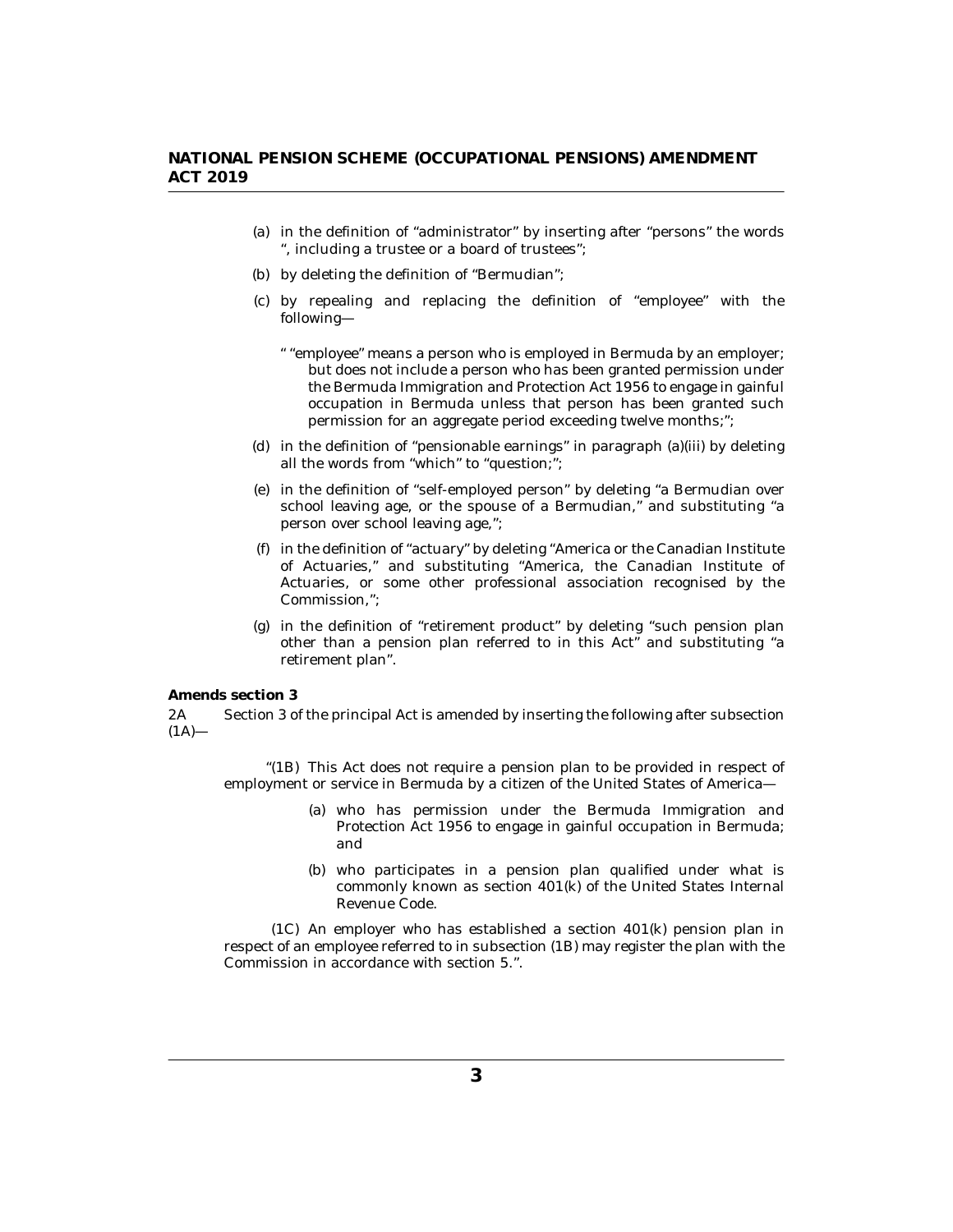<span id="page-3-0"></span>**Amends section 4**

Section 4 of the principal Act is amended— 3

- (a) in subsection (2)(a) by deleting "one hundred and eighty" and substituting "ninety";
- (b) in subsection (3) by deleting "in the prescribed form," and substituting "on the form provided by the Commission,".

#### **Amends section 5**

Section 5 of the principal Act is amended— 4

- (a) in the heading by inserting after "registration" the words "of pension plans";
- (b) in the introductory paragraph by deleting "in the prescribed form" and substituting "on the form provided by the Commission".

#### **Amends section 7**

Section 7(3) of the principal Act is amended— 5

- (a) in paragraph (a) by deleting "in the form prescribed by regulations" and substituting "on the form provided by the Commission";
- by repealing paragraph (c)(ii). (b)

### **Amends section 8**

- Section 8 of the principal Act is amended— 6
	- (a) in the heading by inserting after "employer to" the words "keep records and";
	- by numbering the provision as subsection (2); (b)
	- by inserting subsection (1) as follows— (c)

" $(1)$  An employer shall retain records in the manner and within such time limits as may be prescribed.".

### **Amends section 11**

- Section 11 of the principal Act is amended— 7
	- (a) in subsection  $(1A)$  in the continuation by deleting "limited to a fixed amount as";
	- by inserting the following after subsection (1A)— (b)

"(1B) An amendment to a pension plan is not void if the amendment permits a refund to a member or former member of contributions made and any interest thereon in respect of his employment before the date of the coming into operation of this section (1st January 2000).";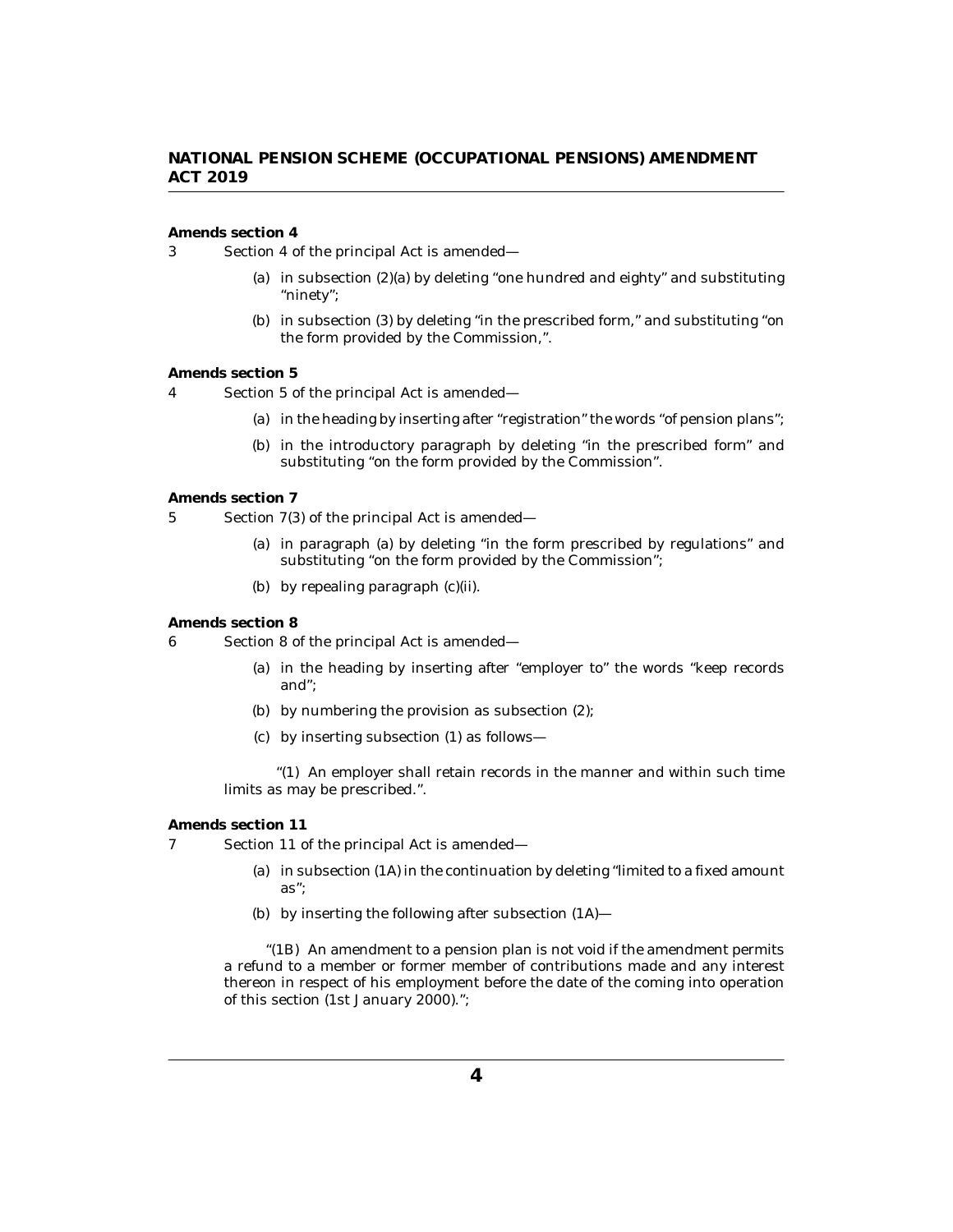(c) in subsection (4) by deleting "an application for registration has been filed" and substituting "it has been registered".

<span id="page-4-0"></span>**Amends section 12**

Section 12 of the principal Act is amended in the heading by deleting ", etc." and substituting "of pension plans, etc". 8

#### **Amends section 14**

- Section 14 of the principal Act is amended—  $\mathbf{Q}$ 
	- (a) by numbering the provision as subsection (1);
	- by inserting the following after subsection (1)— (b)

"(2) The information referred to in subsection (1) may be provided by electronic means to the address or number provided by the member for the purposes of electronic communication.".

#### **Amends section 16**

- Section 16 of the principal Act is amended— 10
	- (a) in subsection  $(1)$ 
		- in paragraph (f) by deleting the comma and substituting a semi-colon; (i)
		- $(ii)$  by inserting the following after paragraph  $(f)$ 
			- "(g) a trustee who holds the assets of the pension plan pursuant to section 18(3),":
	- (b) in subsection  $(2)$ 
		- (i) by deleting "the documents" and substituting "such documents or extracts of such documents";
		- by deleting "or the pension fund and," and substituting "or the pension (ii) fund, as prescribed, and";
		- (iii) by inserting after "those documents" the words "or extracts".

**Amends section 17**

Section 17(2)(a) of the principal Act is repealed and replaced with the following— 11

> "(a) he has attained the age of twenty-three years, but has not attained the normal retirement age; and".

### **Inserts Part IIA**

The principal Act is amended by inserting the following after section 17— 12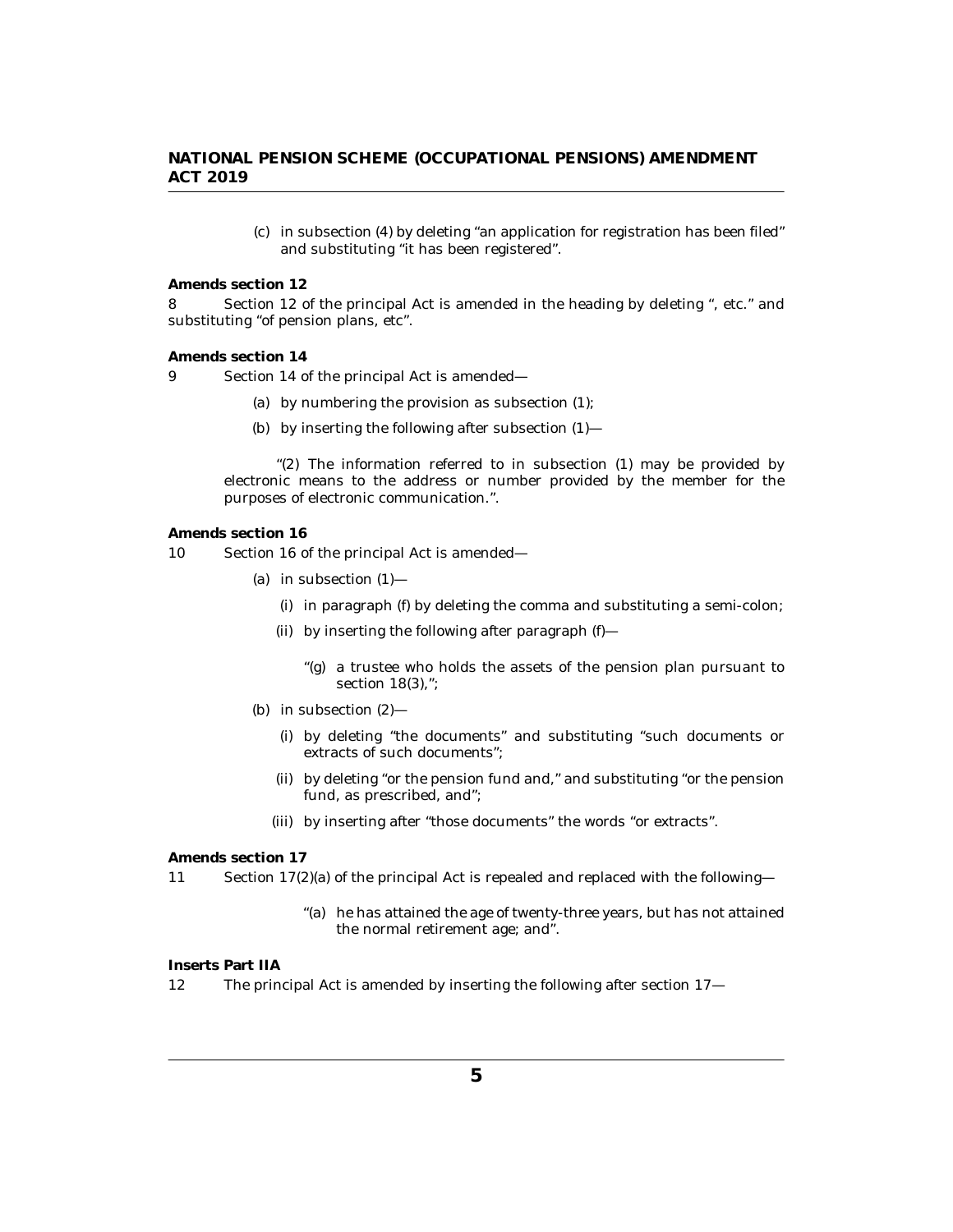### **"PART IIA**

### **APPROVAL OF TRUSTEES**

#### <span id="page-5-0"></span>**Applications for approval as a trustee**

An application by a person for approval as a trustee shall be made to the Commission in the manner prescribed. 17A

**Power of Commission to refuse or revoke approval**

(1) Subject to the provisions of this Act relating to hearings and appeals, the Commission may refuse to approve an application, or revoke the approval of a trustee, if— 17B (1)

- (a) the applicant or trustee has contravened a provision of this Act or the Regulations;
- (b) it is not satisfied that the minimum criteria specified in the Third Schedule have been fulfilled with respect to the applicant or the trustee.

(2) A refusal of the Commission to approve a person as a trustee or to revoke approval of a trustee, has effect from the date specified by the Commission.

Where the approval of a trustee is revoked the trustee shall be removed (3) and another trustee appointed in accordance with the provisions of the pension plan and this Act, by the date specified by the Commission.".

### **Amends section 18**

Section 18(3) of the principal Act is amended— 13

- (a) in the introductory paragraph by deleting "employer by" and substituting "employer, by an approved trustee";
- by repealing subparagraphs (a) to (d). (b)

#### **Amends section 19**

Section 19 of the principal Act is amended— 14

- (a) in subsection  $(1)(b)$ 
	- by deleting "limited to a fixed amount"; (i)
	- (ii) by deleting "equally";
	- (iii) by inserting after "pension plan" the words "in accordance with the collective agreement";
- (b) in subsection (6) by deleting "immediately" and substituting ", within the period of fifteen days,";
- $\chi$  by inserting the following after subsection  $(6)$ —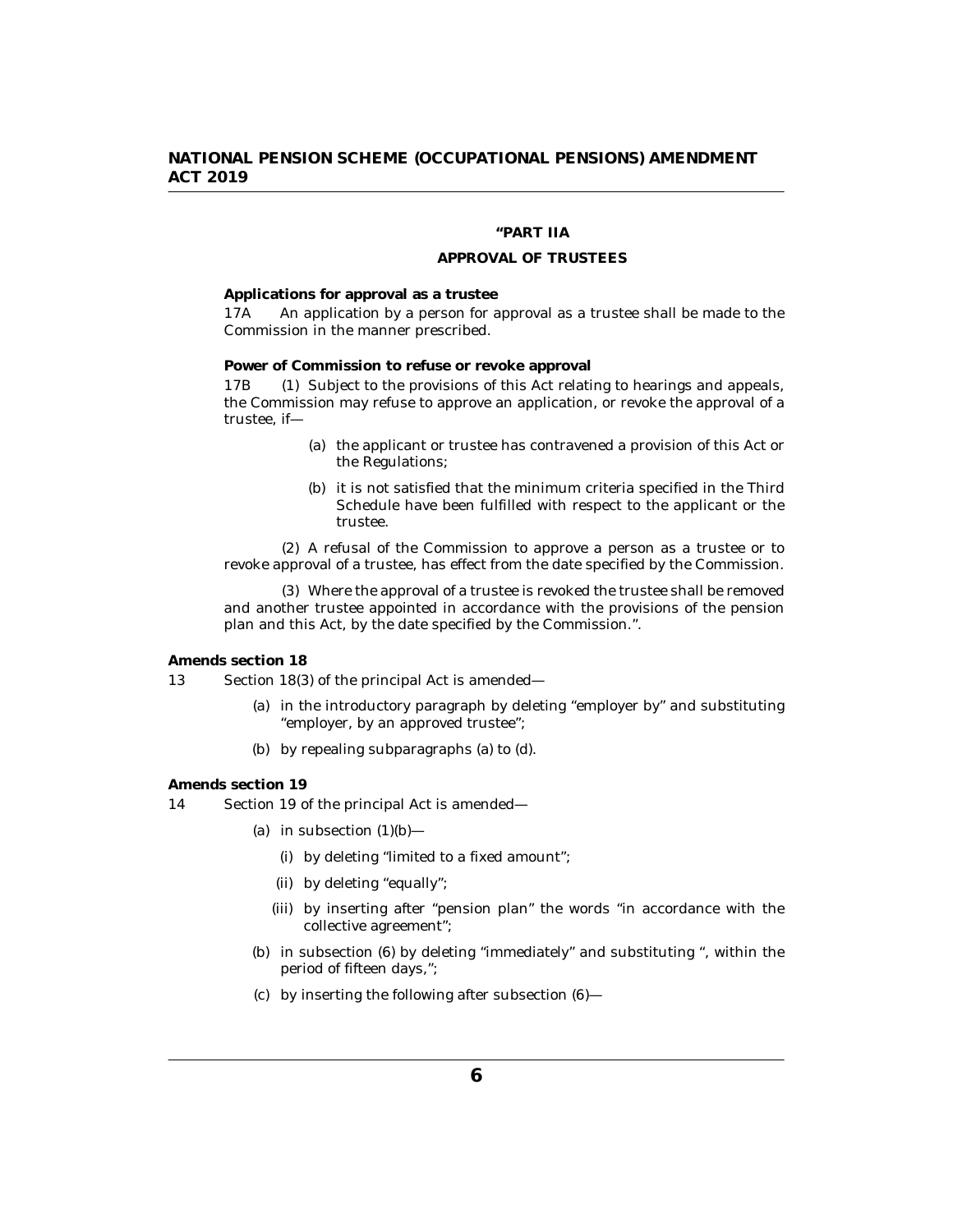- <span id="page-6-0"></span>"(6A) An employer who
	- fails to pay contributions that have been withheld from a member's (a) earnings; or
	- (b) fails to pay the contributions owed by the employer,

within the time specified in subsection (5) shall, in addition to paying the contributions owed to the pension fund, pay interest on the unpaid contributions into the fund at the rate prescribed by the Minister by Notice published in the Gazette, subject to the negative resolution procedure.

(6B) The rate of interest prescribed by the Minister under subsection (6A) shall be upon the advice of the Commission, and shall not be more than seven percent per annum.".

#### **Amends section 19A**

- Section 19A of the principal Act is amended— 15
	- (a) in subsection  $(1)$  by deleting "19 $(5)$ ," and substituting "19 $(5)$  and the interest owing under section 19(6A),";
	- (b) in subsection  $(2)$  by-
		- (i) inserting after "of contributions" the words "and interest thereon";
		- (ii) inserting after "owes contributions" the words "and interest";
		- (iii) inserting after "for contributions" the words "and interest";
		- (iv) inserting after "those contributions" the words "and the interest";
	- $(c)$  in subsection  $(4)$  by-
		- (i) inserting after "paid contributions" the words "and interest";
		- (ii) inserting after "the contributions" the words "and interest";
		- (iii) inserting after "those contributions" the words "and the interest".

#### **Amends section 21**

Section 21(1) of the principal Act is amended by inserting after "plan" the words "who has retired". 16

**Amends section 22**

- Section 22 of the principal Act is amended— 17
	- (a) in subsection (1) by deleting "two years" and substituting "one year";
	- by inserting the following after subsection (1)— (b)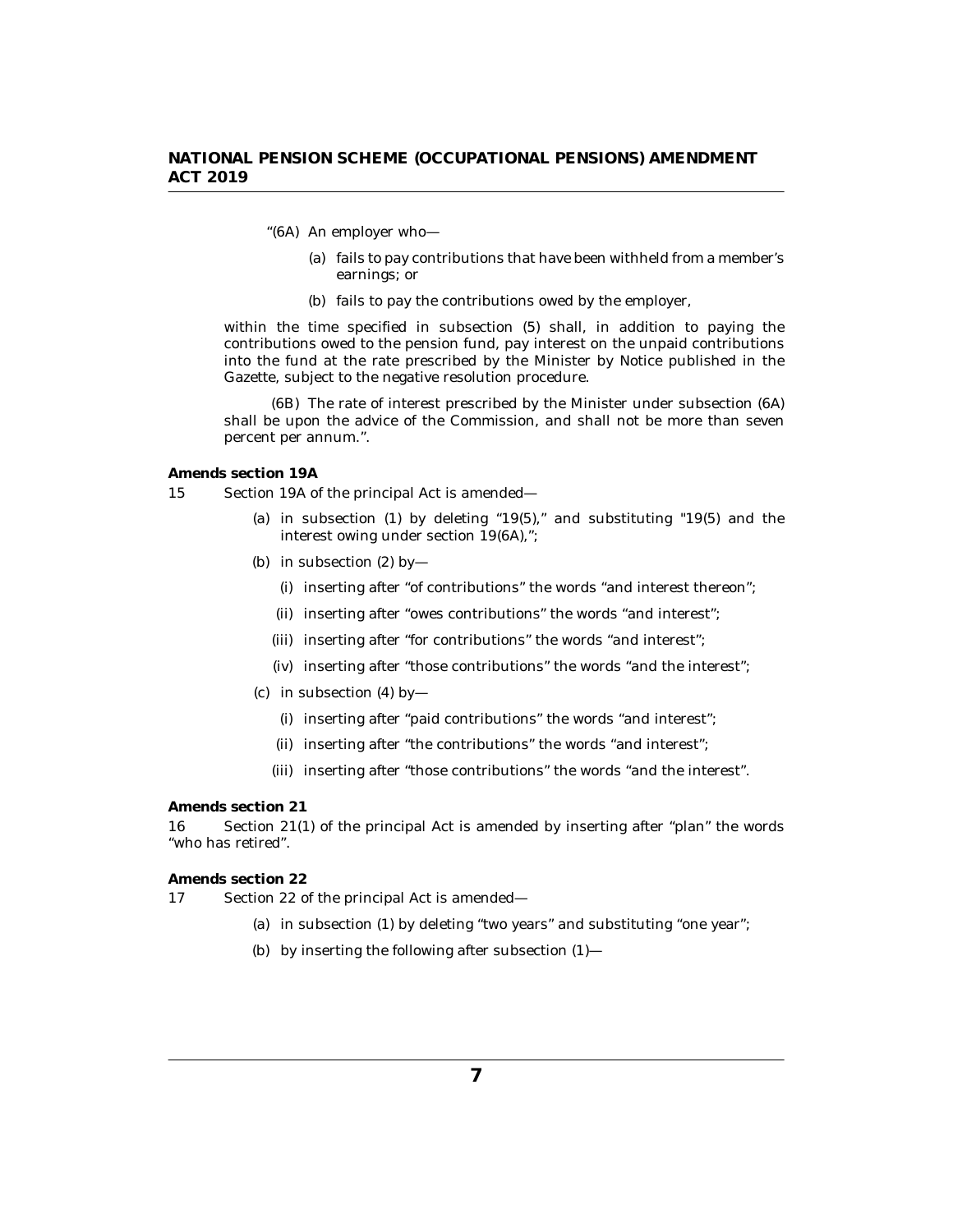<span id="page-7-0"></span>" $(1A)$  Notwithstanding subsection  $(1)$ , the Commission may approve a vesting period other than that specified in that subsection where the pension plan is a multi-employer pension plan.".

**Amends section 23**

Section 23 of the principal Act is amended— 18

- (a) in subsection  $(2)$  by-
	- (i) inserting after "delivering" the words "a written direction";
	- (ii) deleting "a direction in the form determined by the Commission";
- (b) in subsection (3) by deleting "thirty days after delivery of the direction" and substituting "forty-five days after delivery of the direction, unless otherwise directed by the Commission";
- (c) in subsection  $(4)$  by—
	- (i) deleting "may" and substituting "shall";
	- (ii) deleting "or as otherwise required by law" and substituting ", as otherwise required by law, or as directed by the Commission";
- by inserting the following after subsection (5)— (d)

"(6) This section does not apply where a pension plan provides for an employee who terminates his employment with his employer to remain a member of the employer's pension plan, and the member has elected to do so.".

**Amends section 24**

- Section 24 of the principal Act is amended— 19
	- (a) in subsection  $(3)$  by inserting after "operation" the words ", if the pension plan so provides";
	- (b) in subsection (9) by repealing and replacing paragraphs (a) and (b) with the following—
		- "(a) of such amount of any contributions made, interest thereon or accrued benefits, in such circumstances of financial hardship as may be prescribed;
		- (b) a lump sum, where the member or former member has attained normal retirement age and has retired, of up to—
			- 25% of his account balance, in the case of a defined (i) contribution pension plan or a local retirement product; or
			- 25% of the commuted value of his benefits, in the case of a (ii) pension plan that provides defined benefits,

as may be prescribed.";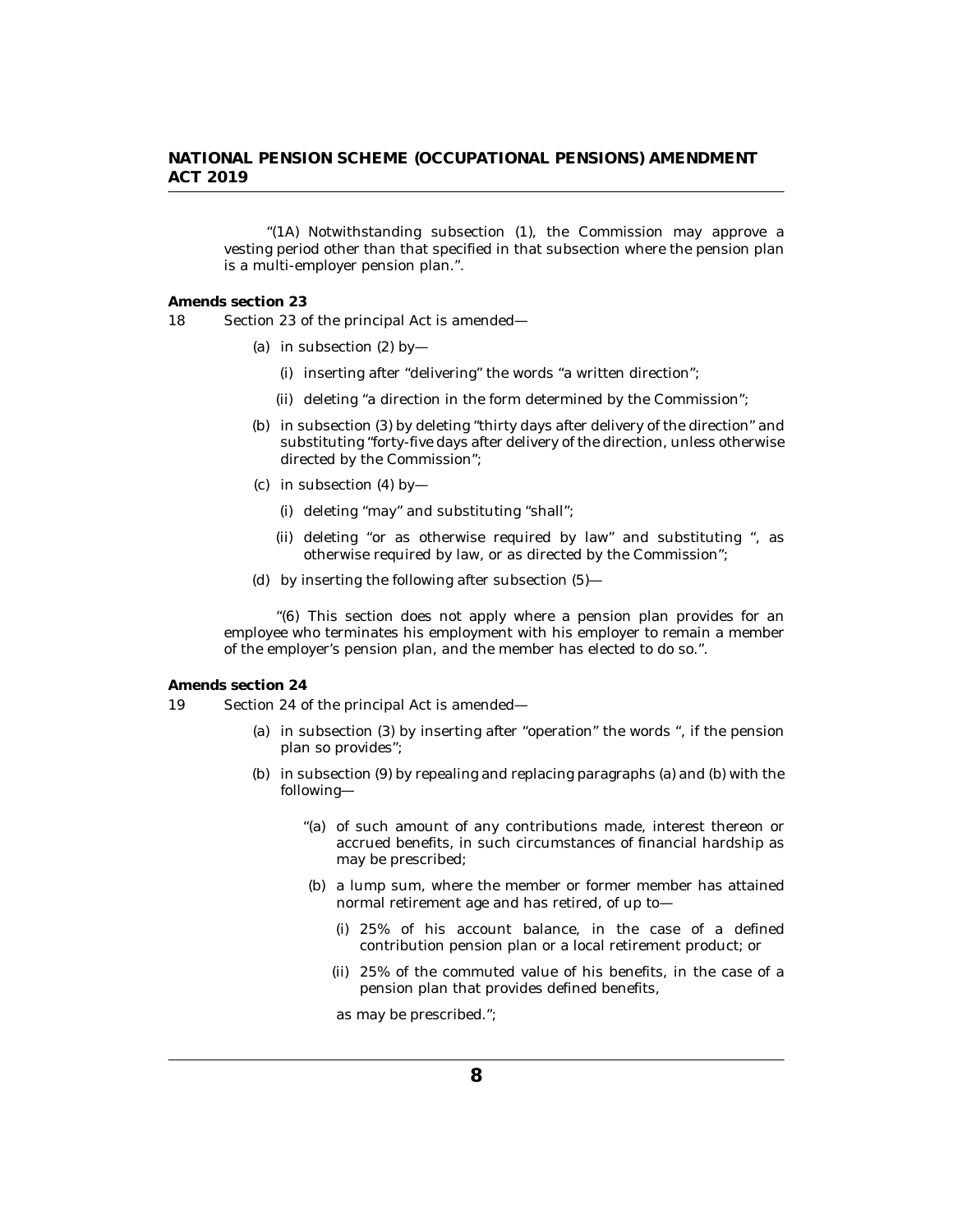#### by deleting the continuation. (c)

<span id="page-8-0"></span>**Amends section 28**

Section 28 of the principal Act is amended by inserting after "pursuant to a" the words "court ordered". 20

**Amends section 31**

Section 31(3) of the principal Act is amended by deleting "two years" and substituting "one year". 21

### **Amends section 34**

Section 34 of the principal Act is amended by deleting "which is likely to reduce considerably his life expectancy" and substituting "which, in the opinion of a qualified medical practitioner, is likely to reduce his life expectancy to five years or less". 22

#### **Repeals and replaces section 35**

Section 35 of the principal Act is repealed and replaced with the following— 23

#### **"Small Pensions**

Where a former member has attained the normal retirement age and 35 (1) has retired, a pension plan that provides defined benefits shall provide for payment of the commuted value of the former member's benefits to the former member if the commuted value is not more than \$50,000.

Where a former member has attained the normal retirement age and (2) has retired, a defined contribution pension plan or a local retirement product shall provide for payment of the former member's account balance to the former member if the account balance is not more than \$50,000.".

#### **Amends section 38**

Section  $38(6)(c)$  of the principal Act is amended by deleting "or" at its last occurrence. 24

**Amends section 40**

Section 40(1) of the principal Act is amended by inserting after "approval," the words "together with the prescribed fee,". 25

#### **Amends section 46**

Section 46 of the principal Act is amended by inserting after "fund" the words "that has been wound up". 26

**Amends section 47**

Section 47 of the principal Act is amended— 27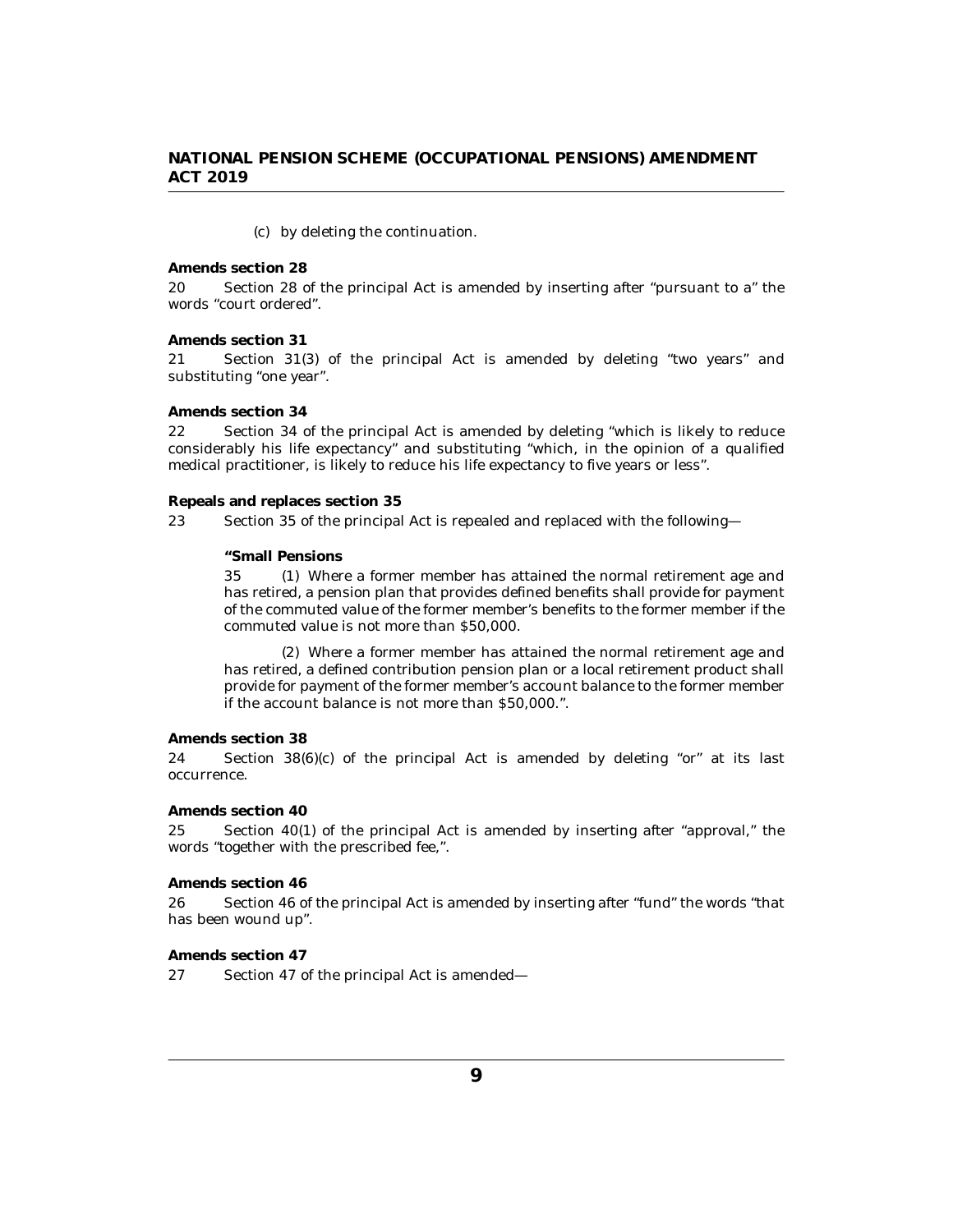- <span id="page-9-0"></span>(a) in subsection (1) in the introductory paragraph by deleting "assets of his business," and substituting "assets of his business (including by way of merger or amalgamation),";
- (b) by inserting the following after subsection  $(1)$ —

"(1A) Where, in a transaction described in subsection  $(1)$  the employer's pension plan is a defined contribution pension plan, then a member who becomes an employee of the successor employer shall have his pension fund account balance transferred to the successor employer's pension plan.".

**Amends section 49**

- Section 49(2) of the principal Act is amended— 28
	- in paragraph (a)— (a)
		- (i) by deleting "or pension fund" and substituting ", local retirement product or pension fund";
		- by deleting "or the pension plan" and substituting ", the pension plan (ii) or local retirement product";
	- (b) in paragraph  $(c)$ 
		- (i) by deleting "plan," and substituting "plan or local retirement product,";
		- by inserting after "a pension plan" the words "or local retirement (ii) product".

**Amends section 50**

Section 50(1) of the principal Act is amended by inserting after "plan" the words ", local retirement product or pension fund". 29

**Amends section 51**

- Section 51 of the principal Act is amended— 30
	- by repealing and replacing subsection (1) with the following— (a)
		- Where the Commission proposes to— "(1)
			- (a) refuse to register a pension plan or an amendment to a pension plan, it shall serve notice of the proposal together with written reasons therefor, on the applicant or the administrator of the plan;
			- (b) cancel the registration of a pension plan, it shall serve notice of the proposal together with written reasons therefor, on the administrator of the plan;
			- (c) refuse to approve a person as a trustee or revoke the approval of a trustee, it shall serve notice of the proposal together with the written reasons therefor, on the applicant or the trustee;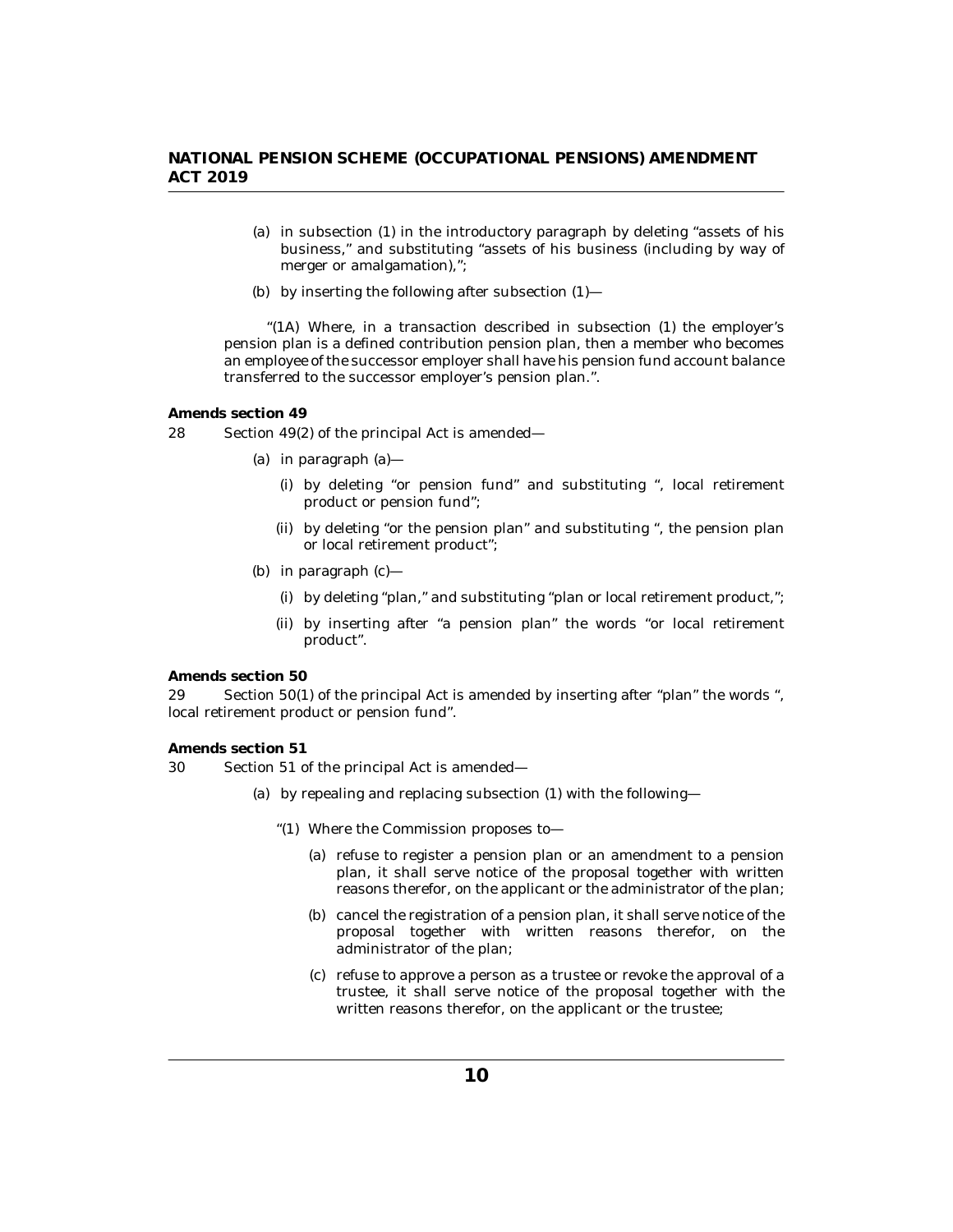- <span id="page-10-0"></span>(d) impose a civil penalty, it shall serve notice of the proposal together with written reasons therefor, on the person on whom it proposes to impose the penalty.";
- by inserting the following after subsection (3)— (b)

"(4) Following a hearing, the Commission shall serve on the party to the hearing written notice which must—

- give its decision; (a)
- (b) give reasons for the decision;
- (c) state, if the decision relates to the imposition of a civil penalty-
	- (i) the amount of the penalty;
	- (ii) the date upon which the penalty must be paid; and
	- (iii) that if unpaid, the penalty may be recovered by the Commission as a civil debt; and
- (d) inform the party of his right to appeal the Commission's decision to the Supreme Court under section 52.

A decision notice shall be served within ninety days of the date of the (5) hearing; and if no decision notice is served within that period, it shall be deemed that the Commission has decided not to take the action proposed in the notice of the proposal served under subsection (1).".

**Amends section 52**

Section 52 of the principal Act is repealed and replaced with the following— 31

**"Appeals to Supreme Court**

- A person aggrieved by the decision of the Commission to— 52
	- (a) refuse to register a pension plan or an amendment to a pension plan;
	- (b) cancel the registration of a pension plan;
	- (c) refuse to approve or revoke the approval of a trustee;
	- (d) impose a civil penalty, or with respect to the amount of the penalty,

may appeal to the Supreme Court in writing within twenty-one days of the service of the decision of the Commission or such longer period as, on application by the person appealing, the Supreme Court may allow.".

**Amends section 56**

Section 56 of the principal Act is amended by inserting the following after paragraph  $(b)$ — 32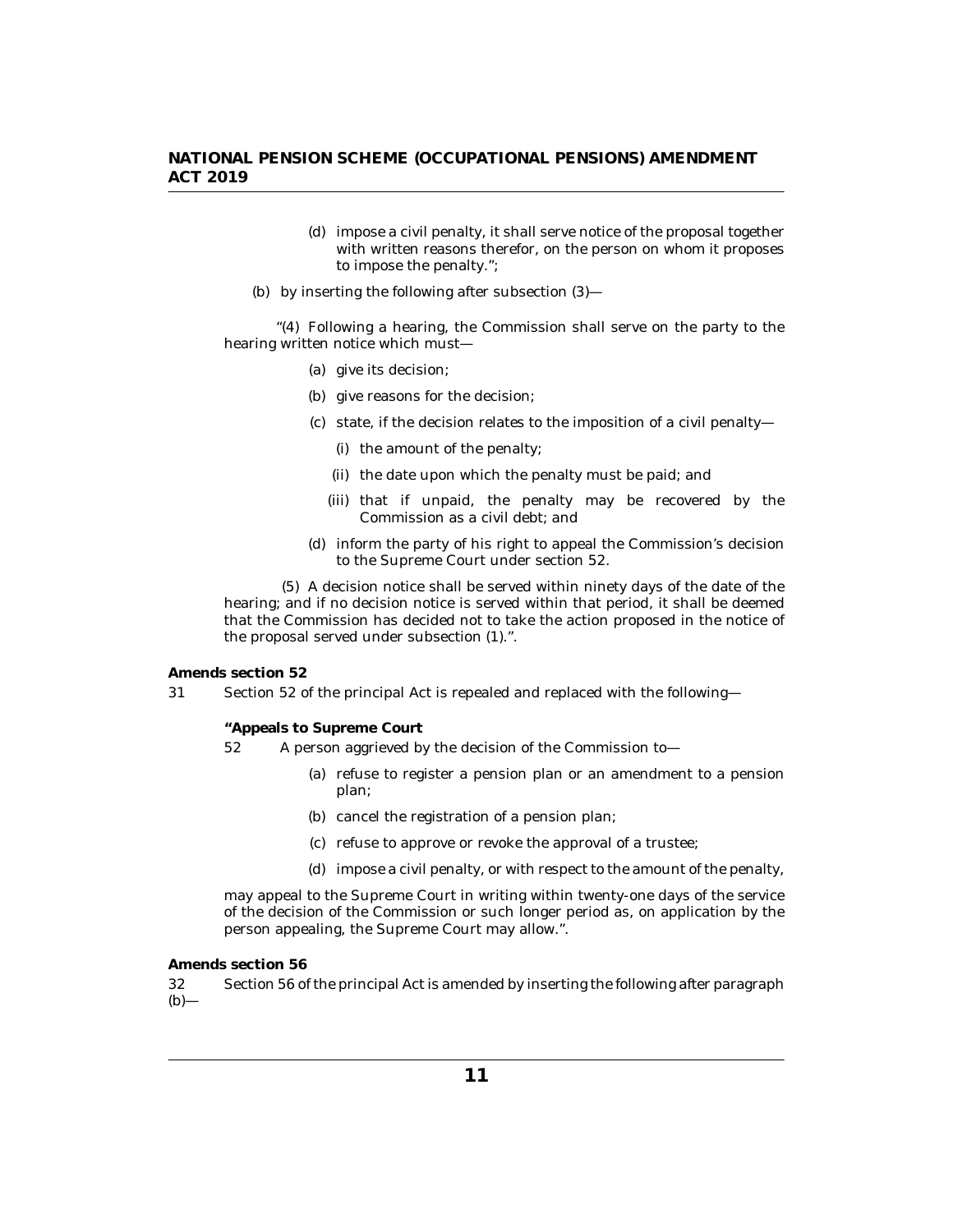"(ba) to consider and determine applications for approval as a trustee;".

<span id="page-11-0"></span>**Amends section 61**

Section 61(1) of the principal Act is repealed and replaced with the following— 33

"(1) The Commission may order an employer, an administrator of a pension plan, or any other person dealing with a pension plan, local retirement product or pension fund to provide the Commission with such information or report within such time limits as it may specify for the purpose of ascertaining compliance with this Act and the Regulations, or for statistical and research purposes.".

#### **Amends section 66**

Section 66 of the principal Act is amended by inserting after "The Commission may" the words ", upon application and payment of the prescribed fee,". 34

#### **Amends section 67**

Section 67 of the principal Act is amended— 35

- (a) in subsections (1) and (2) by deleting "A person" and substituting "Subject to section 68A, a person";
- by inserting the following after subsection (4)— (b)

"(4A) In deciding whether a person has contravened a provision of this Act, the regulations, or an order, the Commission shall consider whether the person followed any relevant Guidance Notes which, on the day of the offence, had been issued by the Commission.";

(c) in subsection (5) by inserting after "paid" the words "together with the interest prescribed,".

**Inserts section 68A**

The principal Act is amended by inserting the following after section 68— 36

**"Commission may impose civil penalties**

Where a person is liable to a criminal conviction under section 67, the Commission may, instead of proceeding under that section, impose a civil penalty as follows, subject to the provisions of this Act relating to hearings and appeals— 68A

- (a) in the case of an administrator who fails to submit to the Commission—
	- (i) the annual information report on the pension plan pursuant to section 7(3)(a);
	- (ii) the financial statements of the pension fund pursuant to section  $7(3)(b)$ ;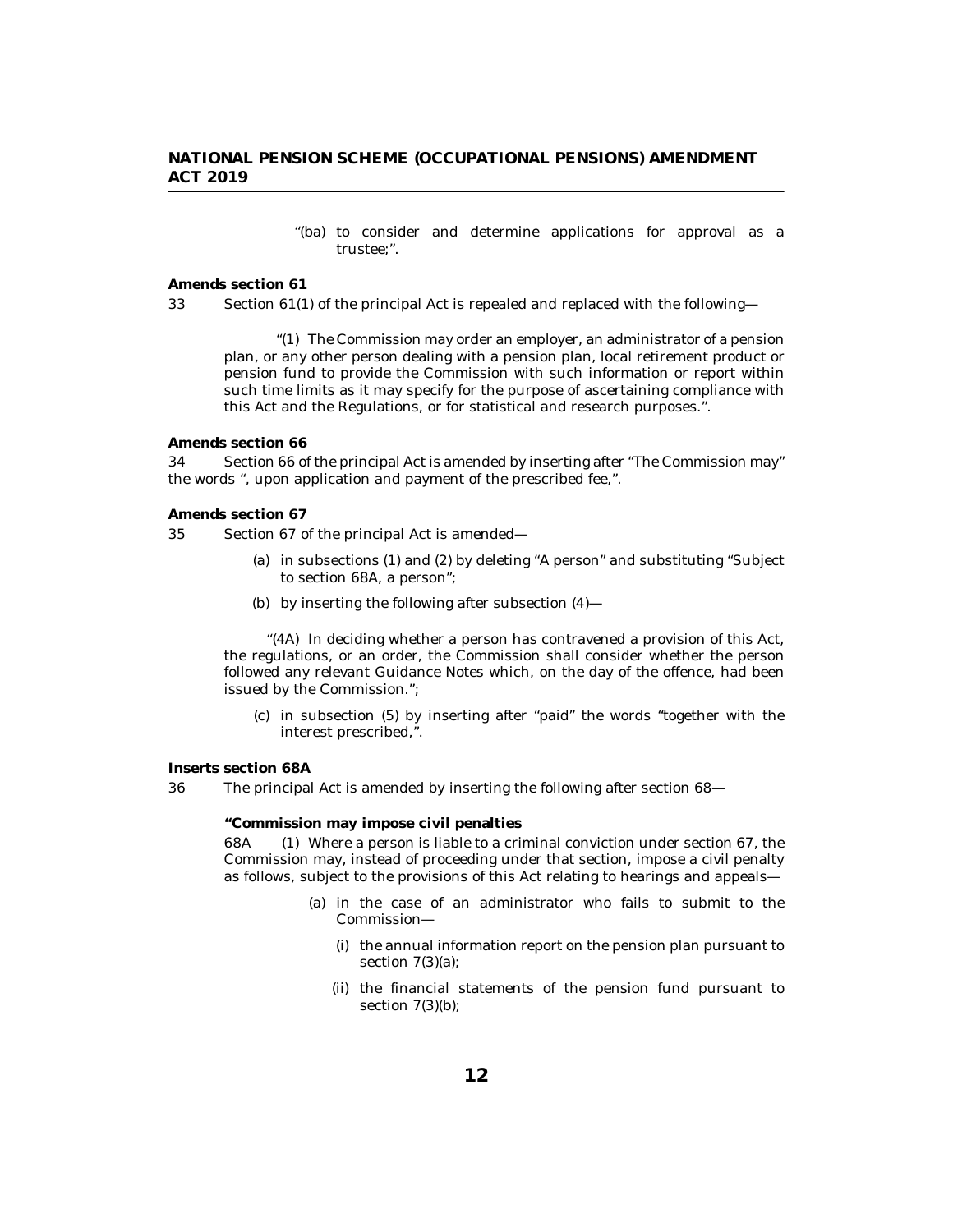- <span id="page-12-0"></span>(iii) the three-year fiscal report (the triennial report) prepared by an actuary pursuant to section 7(3)(c)(i);
- (iv) information in writing concerning the funding of the pension plan pursuant to section 18(2);

such amount as the Commission considers appropriate, but not exceeding \$25,000.

- (b) in the case of a person winding up a pension plan who fails to submit a report for the Commission's approval pursuant to section 40(1), such amount as the Commission considers appropriate, but not exceeding \$25,000;
- (c) in the case of any other contravention of a provision of this Act or the National Pension Scheme (General) Regulations 1999, such amount as the Commission considers appropriate, but not exceeding \$50,000.

(2) For the purposes of subsection (1), "appropriate" means effective, proportionate and dissuasive.

(3) A civil penalty imposed under this section is payable to the Commission, and is recoverable as a debt due to the Commission.

Where a person has been charged with a offence under section 67, the (4) Commission shall not impose a civil penalty in relation to the same matter.".

**Amends section 69**

Section 69(1) of the principal Act is amended— 37

- (a) by inserting the following after paragraph  $(j)$ 
	- "(ja) prescribing actuarial standards for pension plans;
	- (jb) prescribing the maximum fee payable in relation to services rendered in respect of a pension plan, life annuity contract or pension fund;"
- (b) in paragraph (n) by inserting after "prescribing" the words "annual administrative fees payable to the commission, and".

**Inserts section 69A**

The principal Act is amended by inserting the following after section 69— 38

**"Guidance Notes**

(1) The Commission may issue Guidance Notes to employers, administrators, and other persons dealing with a pension plan, pension fund or local retirement product for the purpose of promoting best practices and compliance with this Act and the Regulations. 69A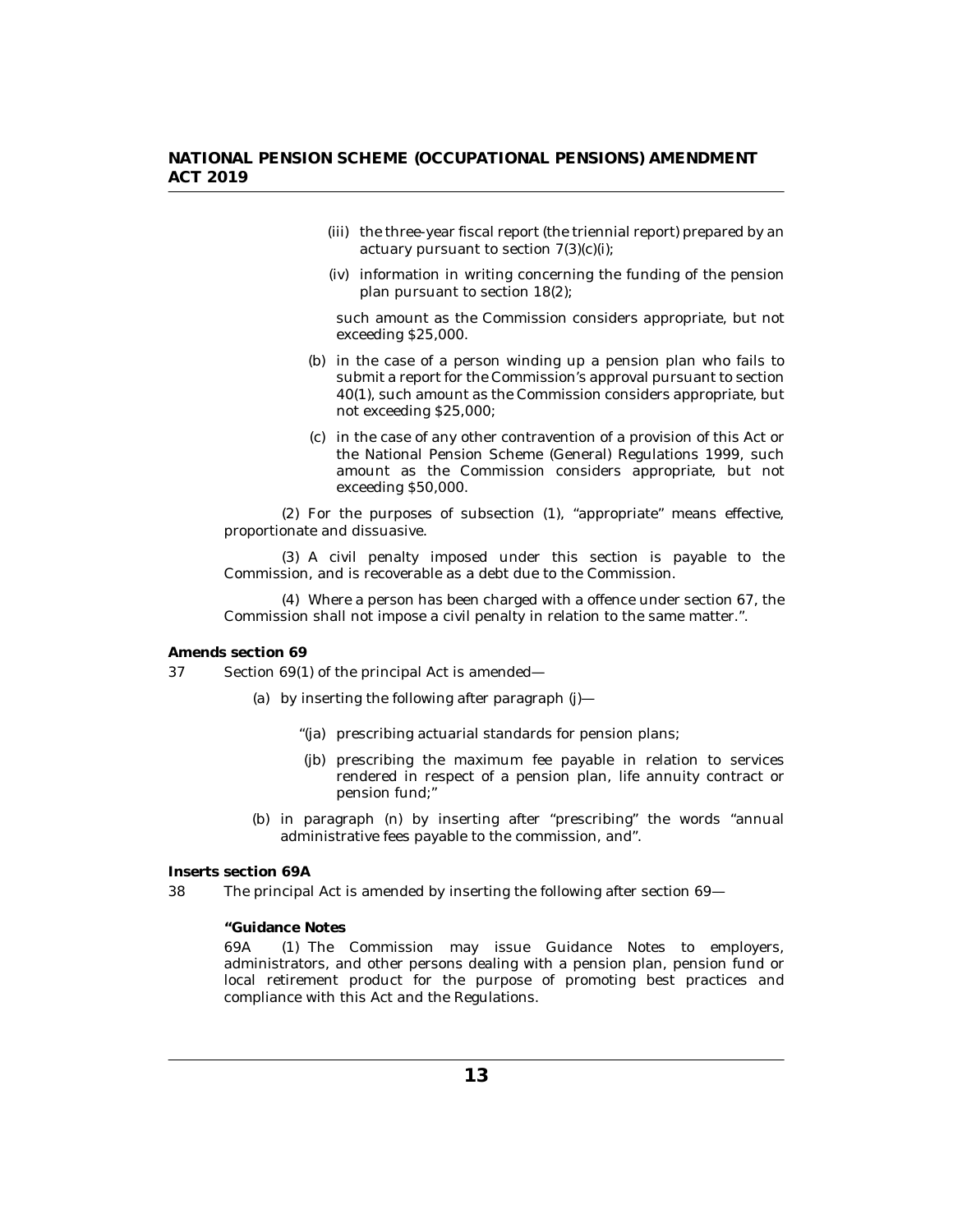<span id="page-13-0"></span>(2) Notwithstanding the generality of subsection (1), Guidance Notes may be issued in respect of—

- (a) principles and standards to be observed in the performance of duties;
- (b) custody of assets, investment management, audit and accounting;
- (c) outsourcing of functions;
- any procedural matters. (d)

(3) Before issuing Guidance Notes, the Commission shall publish a draft of the Notes in such manner as it considers appropriate, and shall take into account any representations made to it about the draft.

(4) An employer, administrator, or other person dealing with a pension plan, local retirement product or pension fund must, in the performance of his duties, have regard to any Guidance Notes issued by the Commission.

(5) For greater certainty, failure to have regard to Guidance Notes issued by the Commission is not an offence under this Act.

The Statutory Instruments Act 1977 does not apply to Guidance Notes (6) issued under this section. ".

**Amends section 72**

Section 72 of the principal Act is amended by inserting after "this Act" the words ", or required to be registered under this Act,". 39

**Consequential amendments to the (General) Regulations 1999**

The National Pension Scheme (General) Regulations 1999 are amended in the manner set out in Schedule 1. 40

**Amends the (Financial Hardship) Regulations 2010**

The National Pension Scheme (Financial Hardship) Regulations 2010 are amended in the manner set out in Schedule 2. 41

**Inserts Third Schedule**

The principal Act is amended by inserting the Schedule to this Act, entitled "Third Schedule - Minimum Criteria for Approval as a Trustee", after the Second Schedule to the principal Act. 42

**Savings and transitional provisions**

43 (1) On the day this Act comes into operation, a person who-

lawfully performs the duties of a trustee in relation to a registered pension (a) plan, pension fund, or local retirement product; and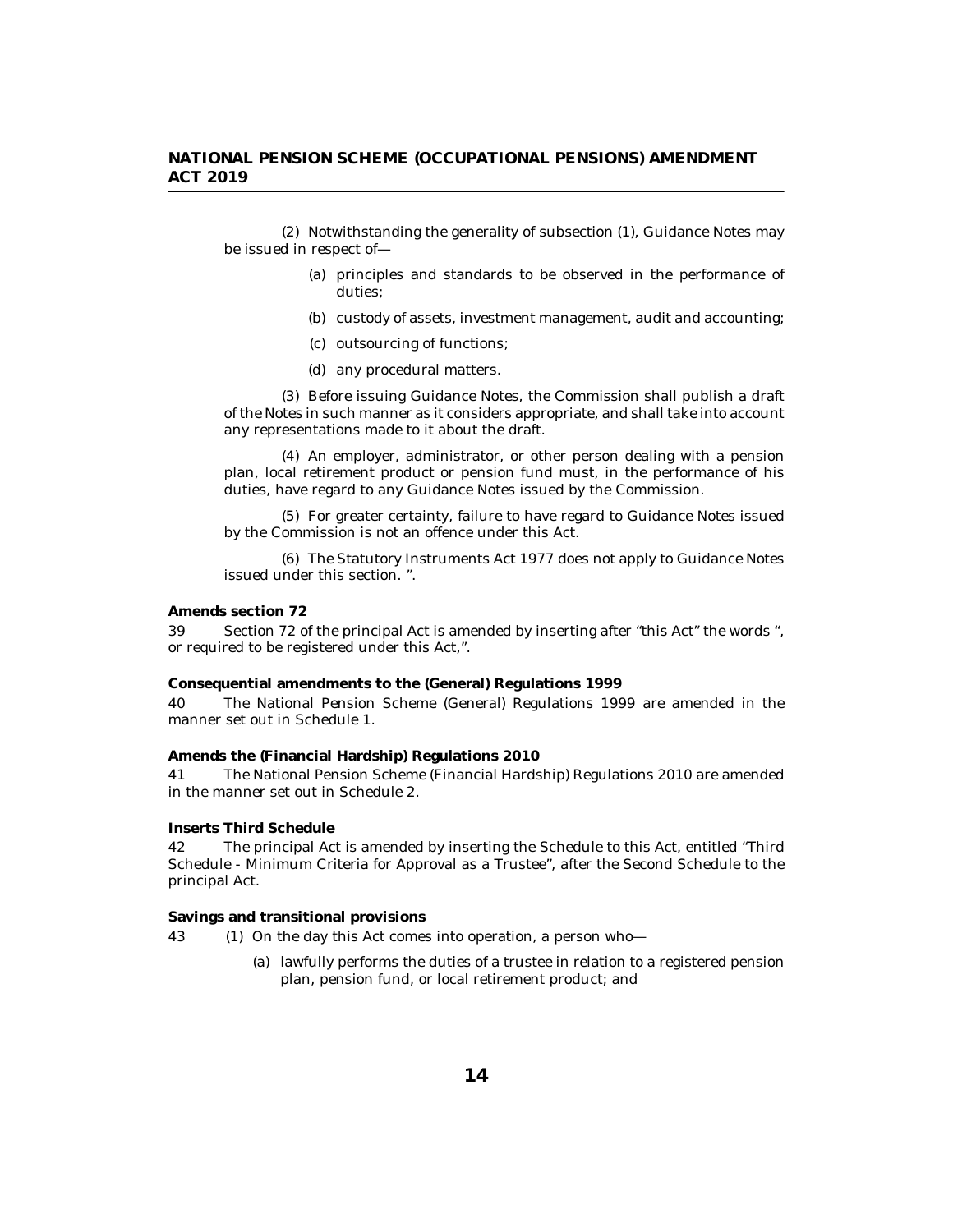(b) applies to be approved as a trustee, not later than six months from the day this Act comes into operation,

may continue to perform those duties until his application is determined by the Commission.

 $(2)$  A person referred to in subsection  $(1)$  who continues to perform the duties of a trustee other than as provided for in that subsection, commits an offence under section 67(1) of the principal Act.

For the avoidance of doubt, on the day this Act comes into operation an (3) application for registration is not required in respect of—

- (a) a pension plan that is registered with the Commission; or
- (b) a financial institution pension plan or a local retirement product approved by the Commission.

 $(4)$  Section 19 $(6A)$  of the principal Act (inserted by section 14 $(c)$  of this Act) which requires an employer to pay interest on unpaid contributions, shall apply to unpaid contributions from the day that section comes into force.

- $(5)$  On the day section  $2(c)$  of this Act comes into force, an employee
	- who, under the Bermuda Immigration and Protection Act 1956, has been (a) granted permission to engage in gainful occupation in Bermuda for an aggregate period exceeding twelve months; and
	- who is not a member of his employer's pension plan that is registered or (b) required to be registered,

shall, if eligible pursuant to section 17 of the principal Act, be a member of his employer's pension plan, and the employee and his employer shall contribute to the pension fund of the pension plan in accordance with subsection (6).

- $(6)$  An employee referred to in subsection  $(5)$  who is a member of a-
	- (a) defined contribution pension plan and his employer shall both contribute equally to the pension fund of the pension plan for the benefit of that member;
	- (b) multi-employer pension plan, established pursuant to a collective agreement under which the obligation of the member's employer to contribute is set out in a collective agreement, and his employer shall both contribute to the pension fund of the pension plan in accordance with the collective agreement for the benefit of that member; and
	- (c) defined benefit plan and his employer shall contribute in accordance with the provisions of the pension plan and the regulations such amounts as are required to fund the benefits accruing under the pension plan,

from the date of membership in the pension plan at the rates and dates specified in Schedule 3 (Transitional Contribution Schedule) to this Act.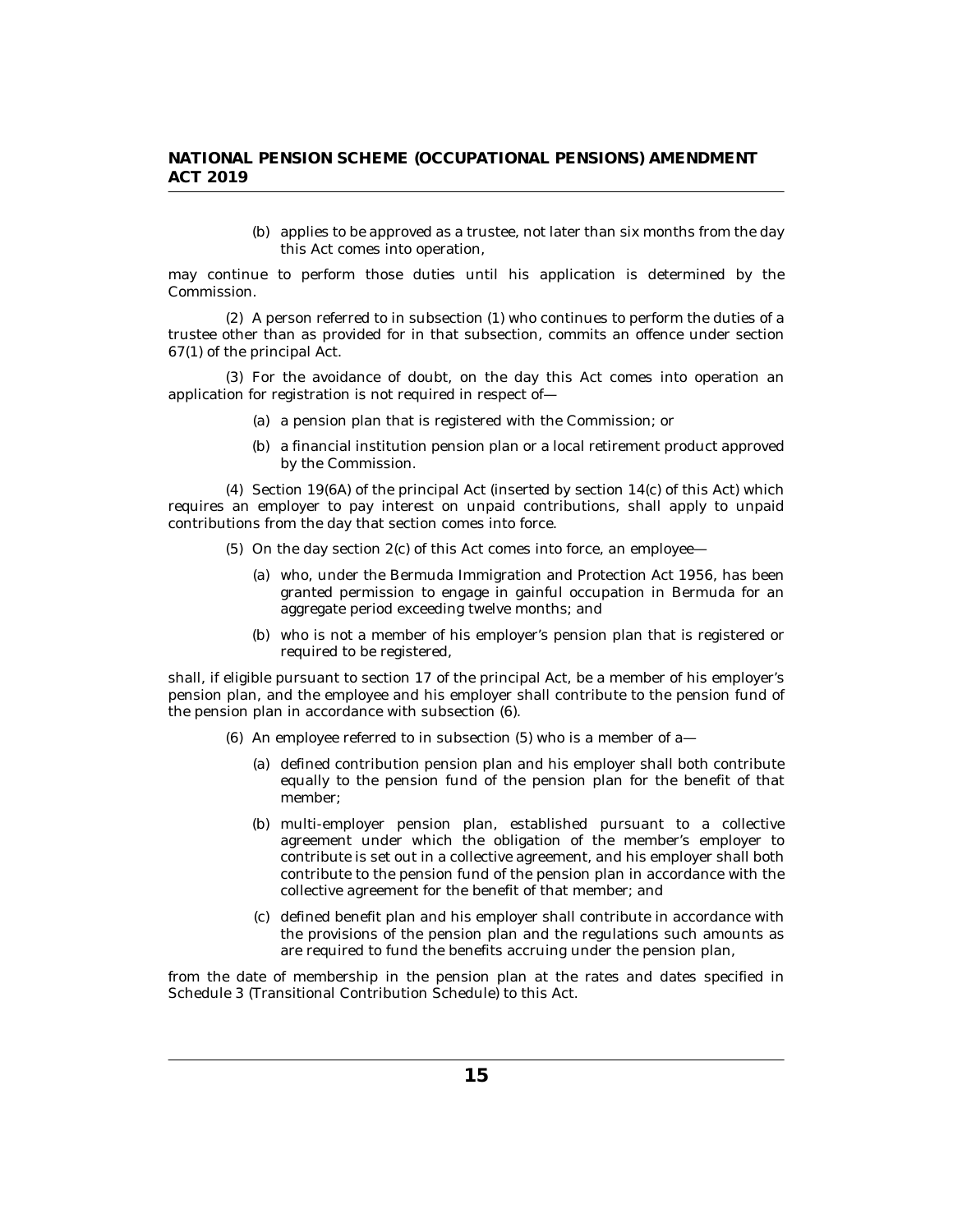# <span id="page-15-0"></span>**Commencement**

This Act comes into operation on such day as the Minister may appoint by Notice published in the Gazette, and the Minister may appoint different days for different provisions. 44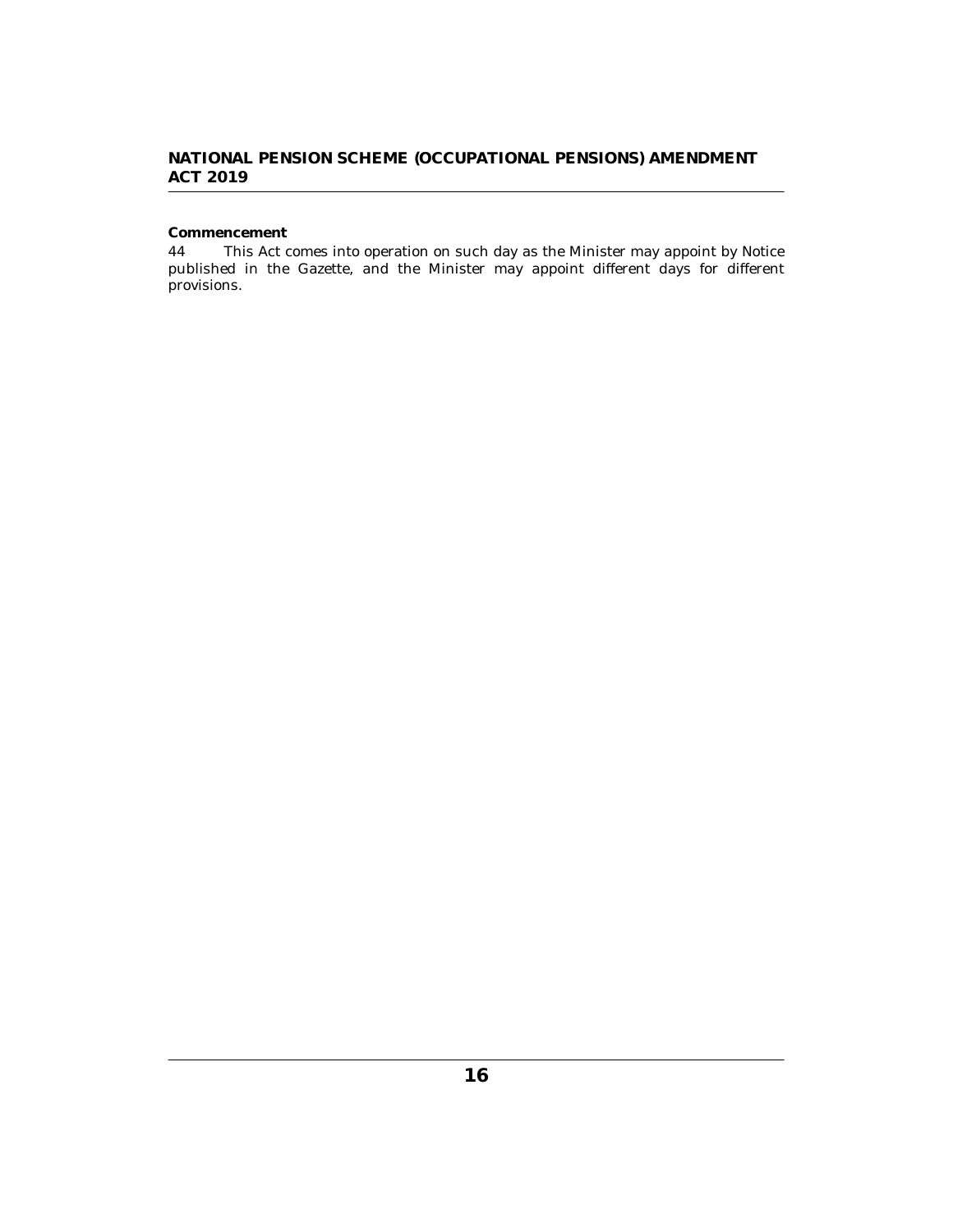### **SCHEDULE 1**

(section 40)

#### **CONSEQUENTIAL AMENDMENTS TO THE NATIONAL PENSION SCHEME (GENERAL) REGULATIONS 1999**

<span id="page-16-0"></span>**Amends regulation 2**

Regulation 2 of the National Pension Scheme (General) Regulations 1999 (the "General Regulations") is amended— 1.

- (a) in the definition of "prescribed retirement product"—
	- (i) by deleting "prescribed" and substituting "local";
	- (ii) by deleting "pension plan" and substituting "retirement plan";
	- (iii) in paragraph (a) by inserting after "institution" the words "in Bermuda";
	- (iv) in paragraph (b) by inserting after "person" the words "in Bermuda";

by inserting the following definition in its proper alphabetical order— (b)

" "overseas retirement product" means a retirement plan—

- (a) provided by a body or person outside Bermuda which provides retirement benefits; and
- which is recognised by the Commission;". (b)

**Amends Part II heading**

The Part II heading is amended by inserting after "PLAN" the words "AND APPROVAL OF TRUSTEE". 2.

**Revokes and replaces regulation 3**

Regulation 3 is revoked and replaced with the following— 3.

**"Application for registration of pension plan, etc.**

- An application for— 3
	- (a) registration of a pension plan;
	- (b) registration of a financial institution pension plan;
	- (c) approval of a local retirement product,

shall be made on the form provided by the Commission, and shall be accompanied by certified copies of the documents specified in that form and the prescribed fee.".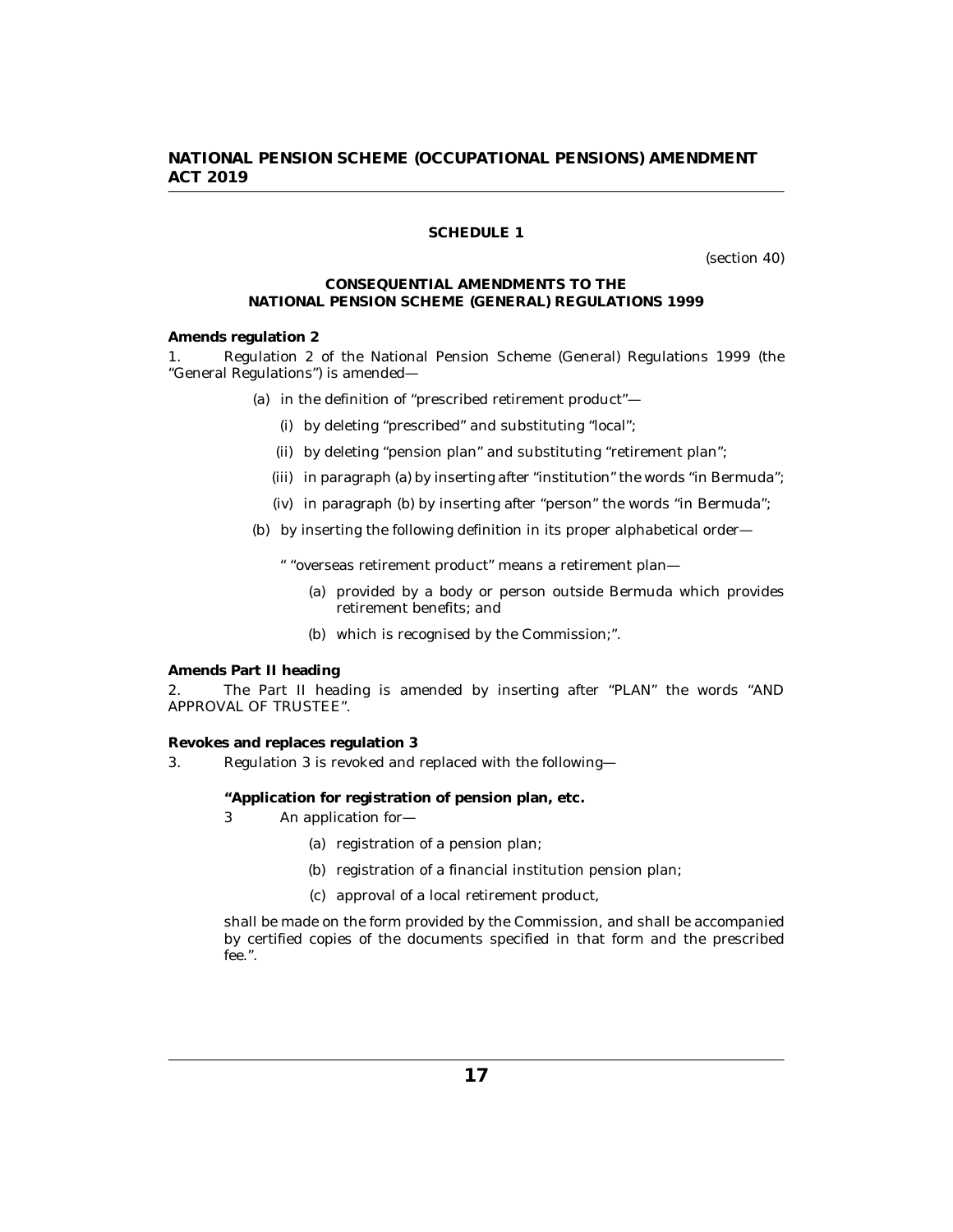### **Amends regulation 4**

Regulation 4(1) is amended by deleting "in Form No. 2 in the First Schedule" and substituting "made on the form provided by the Commission". 4.

**Inserts regulation 4A**

The General Regulations are amended by inserting the following after regulation 4— 5.

**"Application for approval as trustee**

4A (1) An application for approval as a trustee shall be made on the form provided by the Commission, and shall be accompanied by certified copies of the documents specified in the form and the prescribed fee.

(2) The Commission shall, upon payment of the prescribed fee, issue a certificate of approval to the trustee.".

**Amends regulation 5**

Regulation 5 is amended by deleting "in Form No. 3 in the First Schedule" and substituting "made on the form provided by the Commission and accompanied by the prescribed fee". 6.

**Amends regulation 6**

- Regulation 6 is amended— 7.
	- (a) in the heading by inserting after "registration" the words "of a pension plan, etc.";
	- by deleting all the words of the provision and substituting "The (b) Commission shall, subject to payment of the prescribed fee, issue a notice of registration or a certificate of approval in respect of an application made under regulation 3.".

#### **Amends regulation 8**

Regulation 8 is amended by deleting "in Form No. 4 in the First Schedule" and substituting "on the form provided by the Commission, together with the prescribed fee". 8.

**Amends regulation 9**

- Regulation 9 is amended— 9.
	- (a) in paragraph  $(2)$  by deleting "\$1,000,000" and substituting "\$3,000,000";
	- (b) in paragraph (4) by deleting "basis of accounting" and substituting "method of accounting or, if approved by the Commission, on the cash method of accounting".

**Amends regulation 11**

Regulation  $11(1)(o)$  is amended— 10.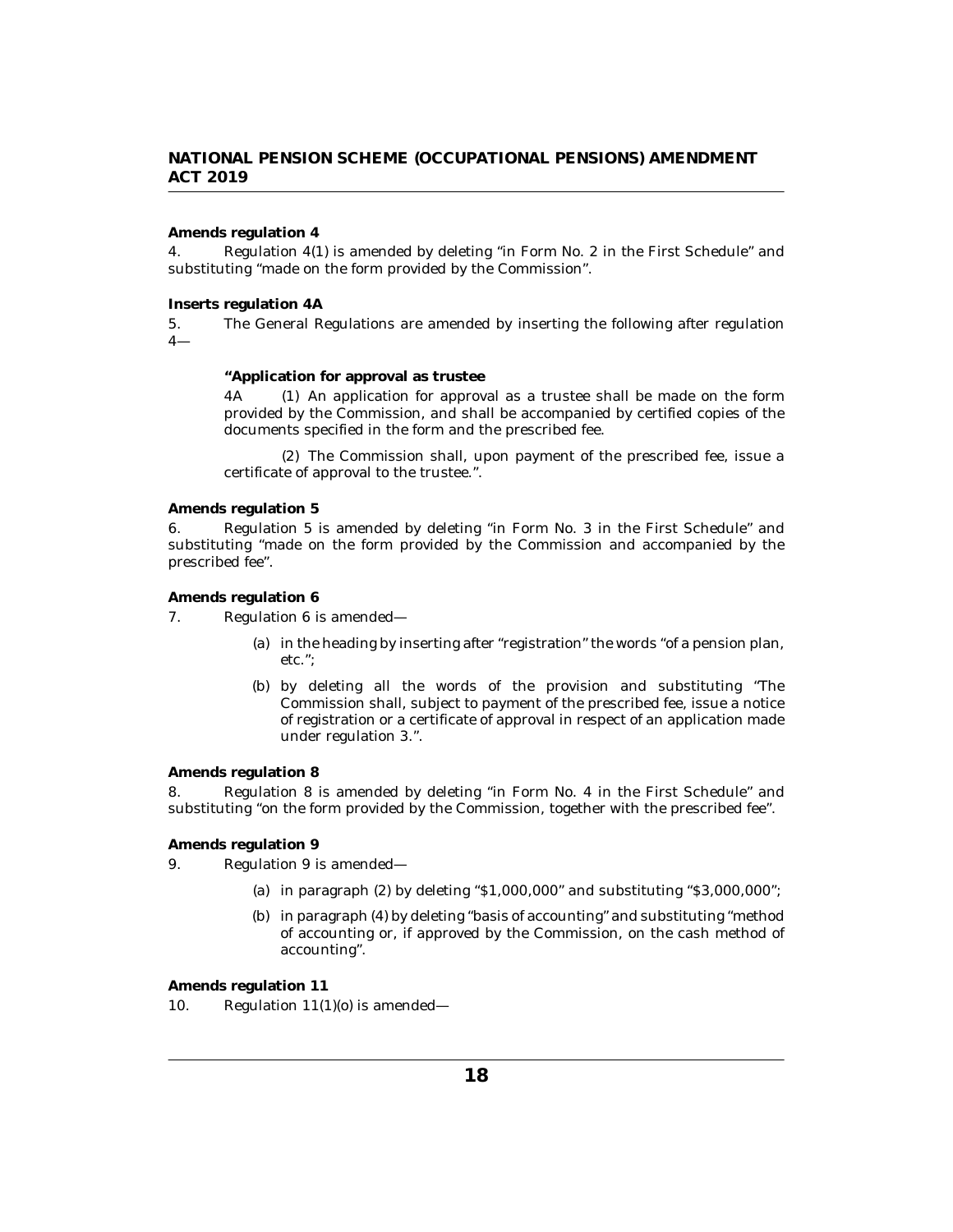- (a) in clause (ii) by deleting "and";
- (b) in clause (iii) by inserting after "benefit;" the word "and";
- by inserting the following after clause (iii)— (c)

"(iv) a summary of fees and expenses;".

### **Amends regulation 15**

Regulation 15(1) is amended in the introductory paragraph by deleting "statement that sets out, in accordance with section 15 of the Act," and substituting "statement required under section 15 of the Act that sets out at least". 11.

**Inserts Part IIA**

The General Regulations are amended by inserting the following after regulation 16— 12.

#### **"PART IIA**

### **EMPLOYER REQUIREMENTS**

**Retention of records by employer**

(1) An employer shall maintain the following records with respect to its pension plan and each of its employees— 16A

- (a) records relating to the pension plan—
	- (i) the registration number of the pension plan;
	- (ii) the administrator's name and address;
- (b) records relating to an employee
	- name, date of birth, and address of the employee; (i)
	- (ii) date employment commenced;
	- (iii) salaries, wages, bonuses and any other type of compensation paid to the employee, whether directly or indirectly;
	- (iv) date of eligibility for enrolment in the pension plan;
	- (v) actual date of enrolment in the pension plan;
	- (vi) employee contributions—
		- (A) dates and amounts withheld by the employer;
		- (B) dates and amounts paid into the pension fund;
	- (vii) dates and amounts of employer contributions paid into the pension fund for the benefit of the employee;
	- (viii) date of termination of employment.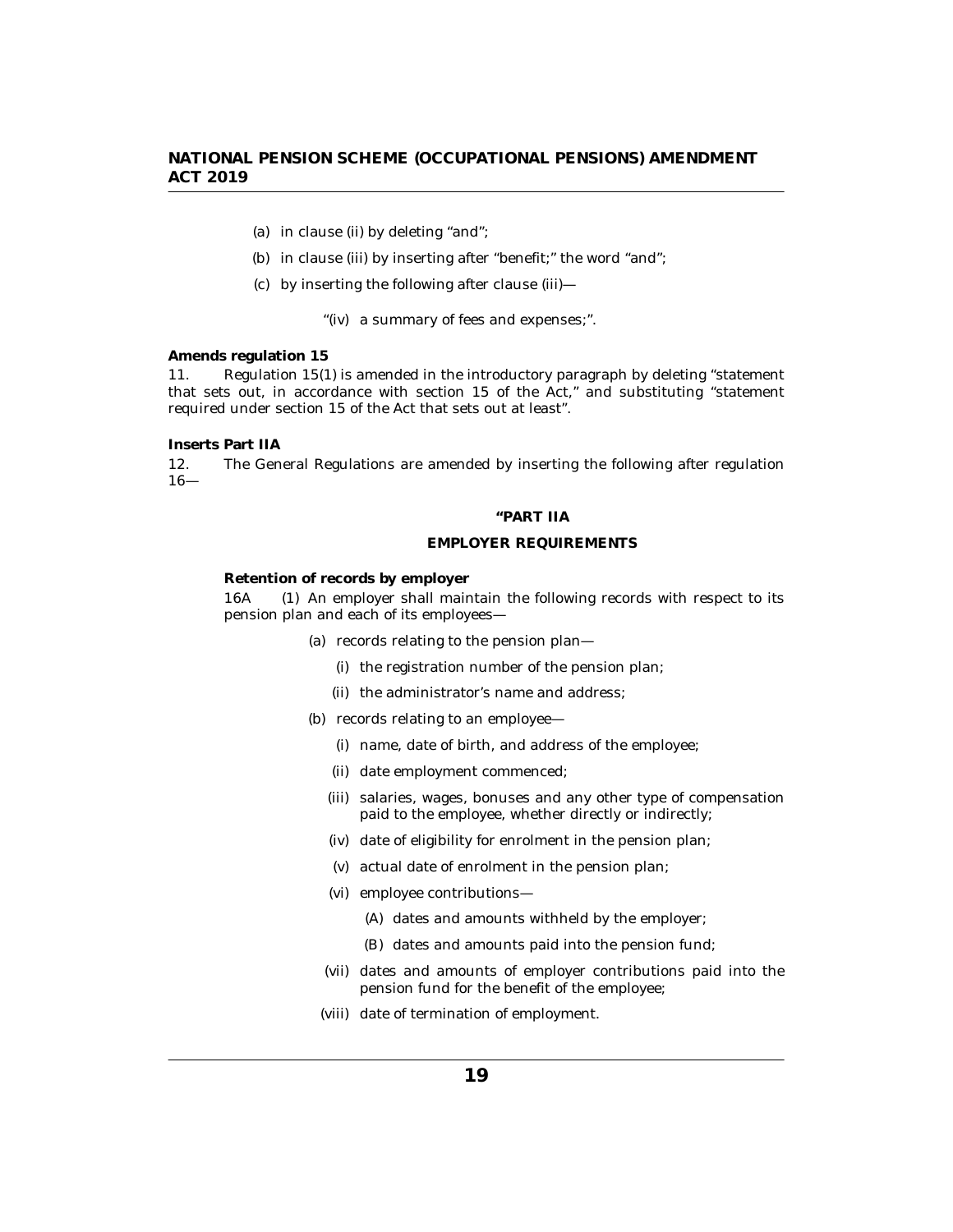(2) The records referred to in paragraph (1) shall be kept by the employer for a minimum of seven years following the date of termination of the employee.

(3) Records that are stored electronically must be capable of being reproduced in legible form.

This section applies to a person who stores or maintains records on (4) behalf of an employee.".

#### **Amends regulation 19**

Regulation 19 is amended by inserting the following after paragraph (1)— 13.

"(1A) The annual administrative fees referred to in paragraph  $(7)$  of the Second Schedule are based on membership at the financial year-end of the pension plan, and are payable by 30 June of each calendar year.

(1B) The annual administrative fees referred to in paragraph (7) of the Second Schedule shall be paid by the administrator, and such fees are not recoverable from the pension plan, the pension fund, the employer, or the members or former members of the pension plan.".

**Amends regulation 21**

Regulation 21 is amended by deleting "sixty-six, years of age" and substituting "the normal retirement age". 14.

**Amends regulation 22**

Regulation 22(2) is amended by deleting "\$5,000" and substituting "\$10,000". 15.

**Amends regulation 25**

Regulation 25 is amended— 16.

- (a) in the introductory paragraph by deleting "In this regulation" and substituting "In this Part";
- by inserting the following definition in its proper alphabetical order— (b)

" "pension plan" includes a local retirement product;".

**Amends regulation 28**

Regulation 28 is amended by deleting "a reasonable range of investments" and substituting "the range of investments, as may from time to time be approved by the Commission,". 17.

**Amends regulation 29**

Regulation 29(3)(c) is amended by deleting all the words and substituting "any security or insurance contract approved by the Commission; or". 18.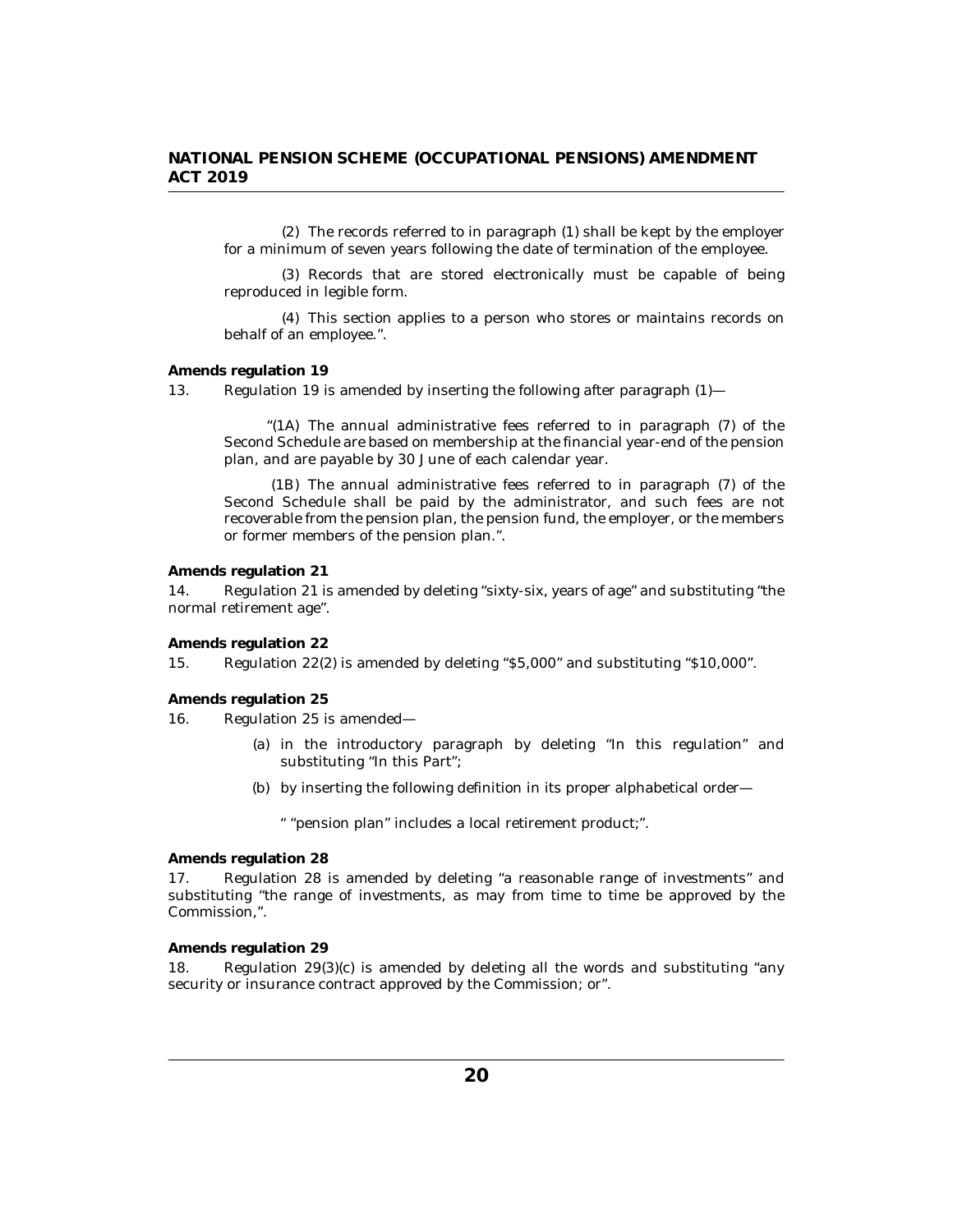#### **Amends regulation 32**

Regulation 32 is amended by inserting after "plan" the words "or any person dealing with a pension plan, local retirement product, or pension fund". 19.

**Amends regulation 35**

Regulation 35 is amended— 20.

- (a) in the heading by inserting after "Prohibited" the words "loans and";
- (b) in paragraph  $(1)$ 
	- (i) in the introductory paragraph by deleting "to or, except where securities are traded publicly, invested in the securities of," and substituting "to, either directly or indirectly, or invested in securities of the following where such securities are not traded publicly";
	- (ii) by inserting the following after subparagraph (e)—
		- "(ea) a member or former member of the pension plan;";
	- (iii) in subparagraph (f) by  $-$ 
		- (A) deleting "spouse" and substituting "husband, wife";
		- (B) deleting "(e)" and substituting "(ea)";
- (c) in paragraph  $(2)$  by-
	- (i) inserting after "loaned," the words "either directly or indirectly,";
	- (ii) deleting "105" in the two instances where the word occurs and substituting "100".

**Amends regulation 39**

Regulation 39(1) is amended in the definition of "going concern valuation" by deleting "British or American". 21.

**Inserts regulation 39A**

The General Regulations are amended by inserting the following after regulation 39— 22.

**"Application for approval to issue annuity contracts**

 $(1)$  An application for approval to issue annuity contracts shall be made on the form provided by the Commission, and shall be accompanied by certified copies of the documents specified in the form and the prescribed fee. 39A

(2) The Commission shall, upon payment of the prescribed fee, issue a certificate of approval to the person approved to issue annuity contracts.".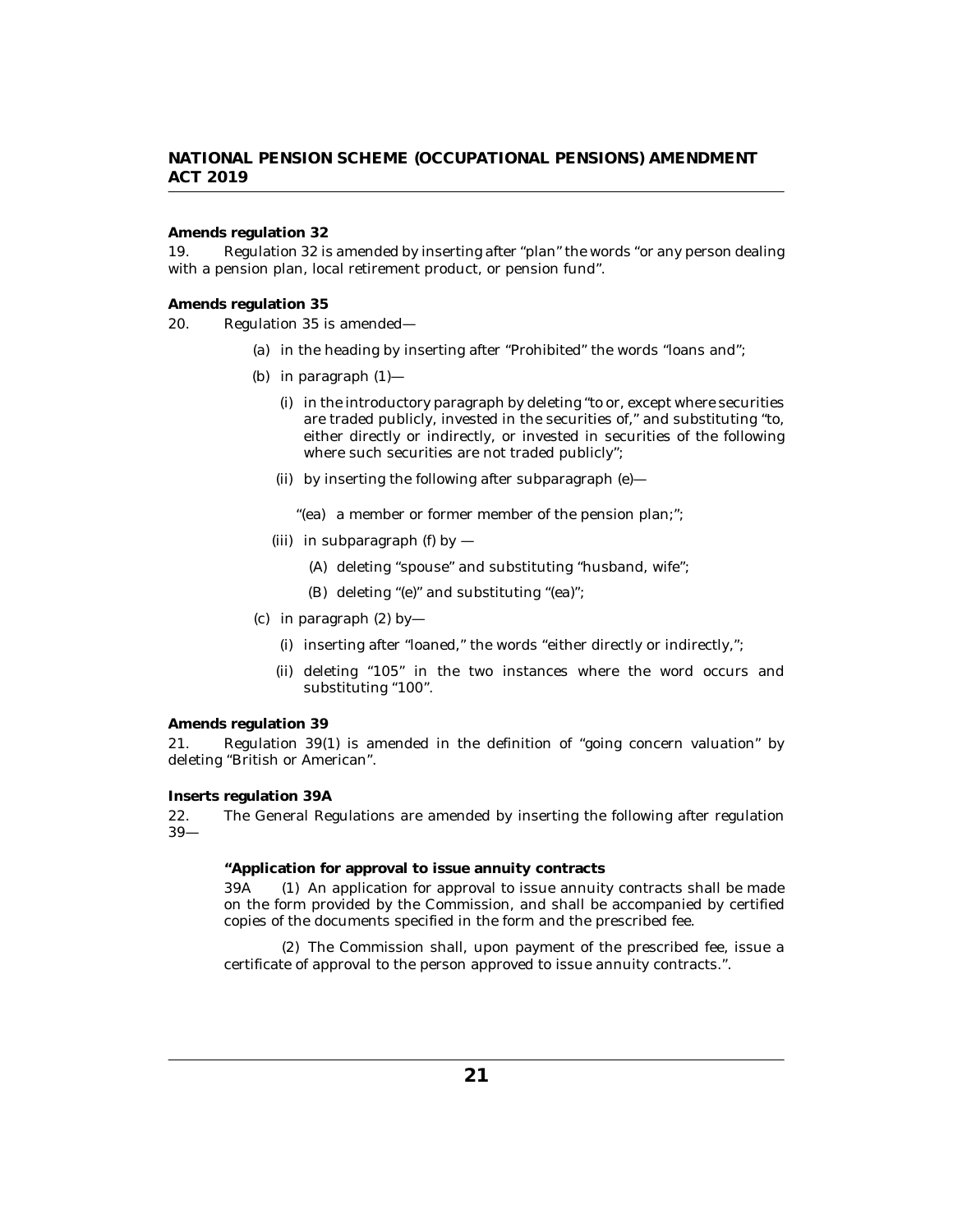**Inserts regulation 40A**

The General Regulations are amended by inserting the following after regulation  $40-$ 23.

**"Funding of multi-employer pension plan**

Regulation 40 does not apply to a multi-employer pension plan where an alternative method of funding the plan has been approved by the Commission.". 40A

#### **Amends regulation 41**

- Regulation 41 is amended— 24.
	- (a) in paragraph  $(1)$  by inserting after "must" the words ", if required by the Commission,";
	- (b) in paragraph (2) by inserting after "shall" the words ", if required by the Commission,";
	- $\alpha$  by inserting the following after paragraph  $(2)$ —

"(3) An application for approval of a transfer shall be accompanied by the prescribed fee.".

**Amends regulation 42**

Regulation 42(1) is amended— 25.

- (a) in the introductory paragraph by inserting after "shall" the words ", if required by the Commission,";
- (b) in subparagraph (c) by deleting "and";
- (c) in subparagraph (d) by deleting the full-stop and substituting "; and";
- by inserting the following after subparagraph (d)— (d)

"(e) such other persons as the Commission may direct.".

**Amends regulation 43**

Regulation 43(3) is amended by deleting "or a person who is authorised by a financial institution" and substituting ", a person who is authorised by a financial institution, or some other body or person recognised by the Commission". 26.

**Amends regulation 49**

Regulation 49 is amended— 27.

- (a) in paragraph (1)(a) by deleting "British or American";
- by inserting the following after paragraph (2)— (b)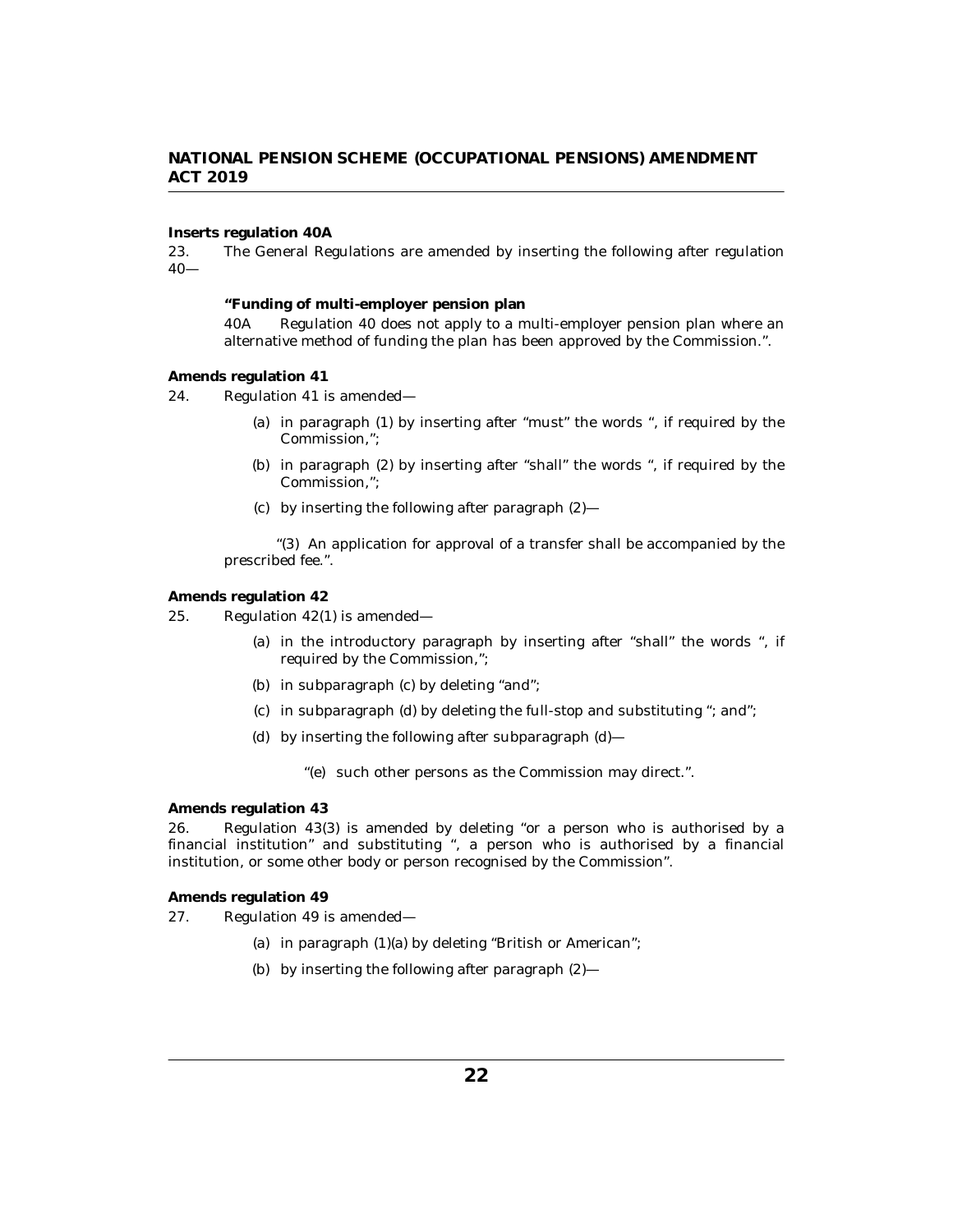"(3) This regulation does not apply to a multi-employer pension plan where an alternative method of determining the assets and liabilities of the pension plan has been approved by the Commission.".

**Amends regulation 51**

Regulation 51 is amended— 28.

- (a) in paragraph  $(2)$  by-
	- (i) deleting "and  $51(1)$ " and substituting ",  $51(1)$  and  $(4)$ ";
	- (ii) deleting "British or American";
- (b) in paragraph (4) by deleting "subsequent report" and substituting "subsequent actuarial valuation".

**Amends regulation 54**

Regulation 54 is amended— 29.

- (a) in the heading by deleting "life";
- (b) in paragraph (3) by deleting "prescribed".

#### **Amends regulation 55**

Regulation 55(1)(a) is amended by deleting "Recommendations for the Computation of Transfer Values from Registered Pension Plans, or a corresponding British or American equivalent" and substituting "Standards or Recommendations, or a corresponding equivalent". 30.

**Inserts regulation 55A**

The General Regulations are amended by inserting the following after regulation 55— 31.

**"Surplus**

An administrator of a pension plan or local retirement product shall not pay any surplus out of a pension fund without the prior approval of the Commission.". 55A

**Amends regulation 56**

Regulation 56(4) is amended by inserting after "employer contributions" the words ", including money received by the employer from the member,". 32.

**Revokes First Schedule**

The First Schedule to the General Regulations is revoked. 33.

**Revokes and replaces Second Schedule**

The Second Schedule to the General Regulations is revoked and replaced with the Schedule to this Act entitled "Second Schedule - Fees". 34.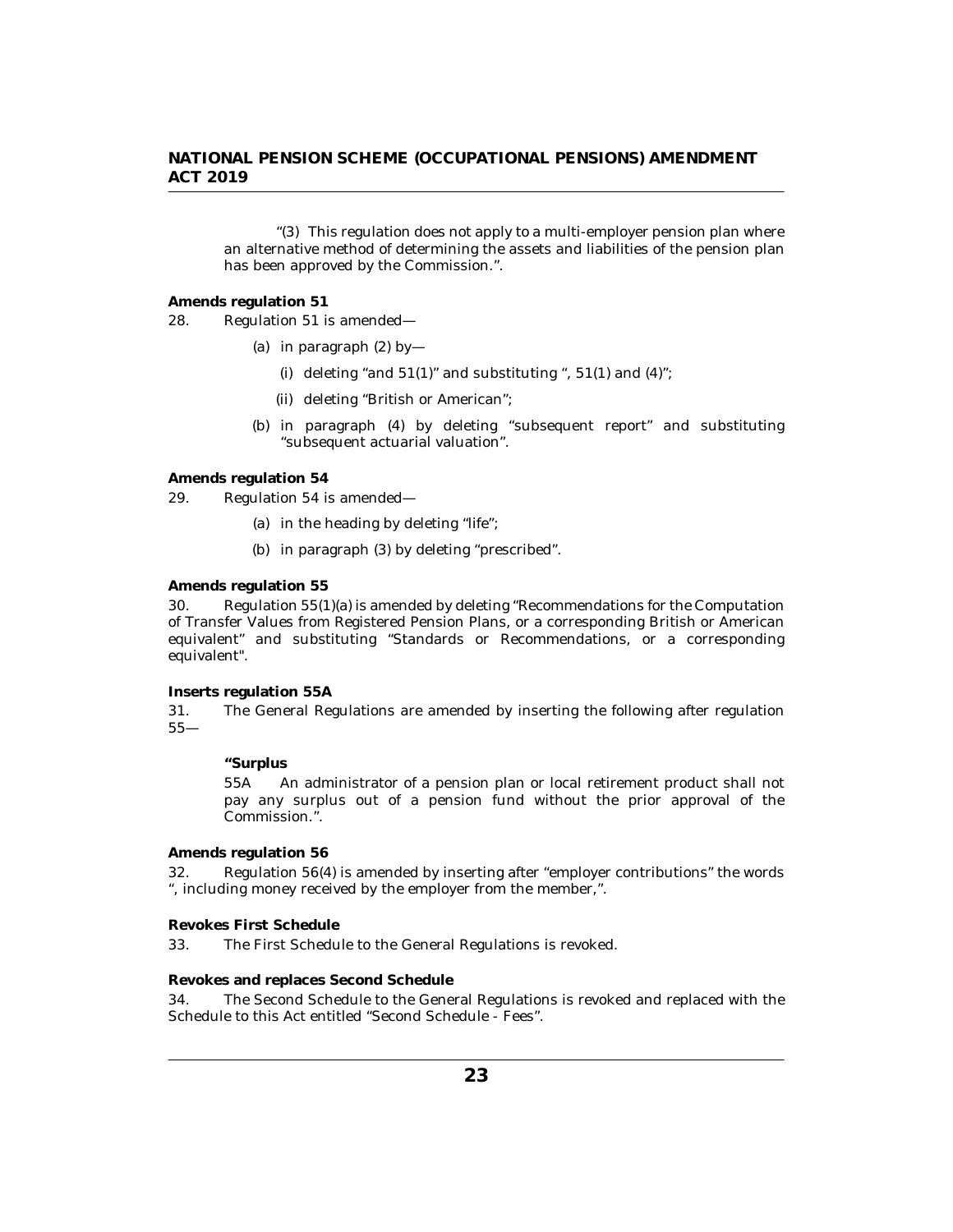### **SCHEDULE 2**

(section 41)

### <span id="page-23-0"></span>**RELATED AMENDMENTS TO THE NATIONAL PENSION SCHEME (FINANCIAL HARDSHIP) REGULATIONS 2010**

**Amends regulation 2**

Regulation 2 of the National Pension Scheme (Financial Hardship) Regulations 2010 (the "Hardship Regulations") is amended— (1)

(a) by inserting the following definition in its proper alphabetical order—

"the Act" means the National Pension Scheme (Occupational Pensions) Act 1998;

- (b) in the definition of "account" by deleting "prescribed";
- (c) in the definition of "applicant" by deleting "application, but does not include a member or former member who is in receipt of a pension;" and substituting "application;".

**Amends regulation 3**

- Regulation 3(1) is amended— (2)
	- (a) in subparagraph (ba) by deleting "or";
	- (b) in subparagraph (c) by deleting the full-stop and substituting "; or";
	- $\chi$  by inserting the following after subparagraph  $\chi$ 
		- "(d) eligible funeral expenses (in accordance with regulation 6A).".

#### **Amends regulation 6**

- Regulation 6(2) is amended— (3)
	- (a) in the introductory paragraph by inserting after "establishment" the words "or landlord";
	- by revoking and replacing subparagraph (b) with the following— (b)
		- "(b) expenses for housing, including rent payable to a landlord or expenses for residence halls and meal plans operated by the establishment;".

**Amends regulation 11**

Regulation 11 is amended by inserting the following after paragraph (2)— (4)

"(3) Paragraph (1) does not apply to a person who has attained normal retirement age and has retired.".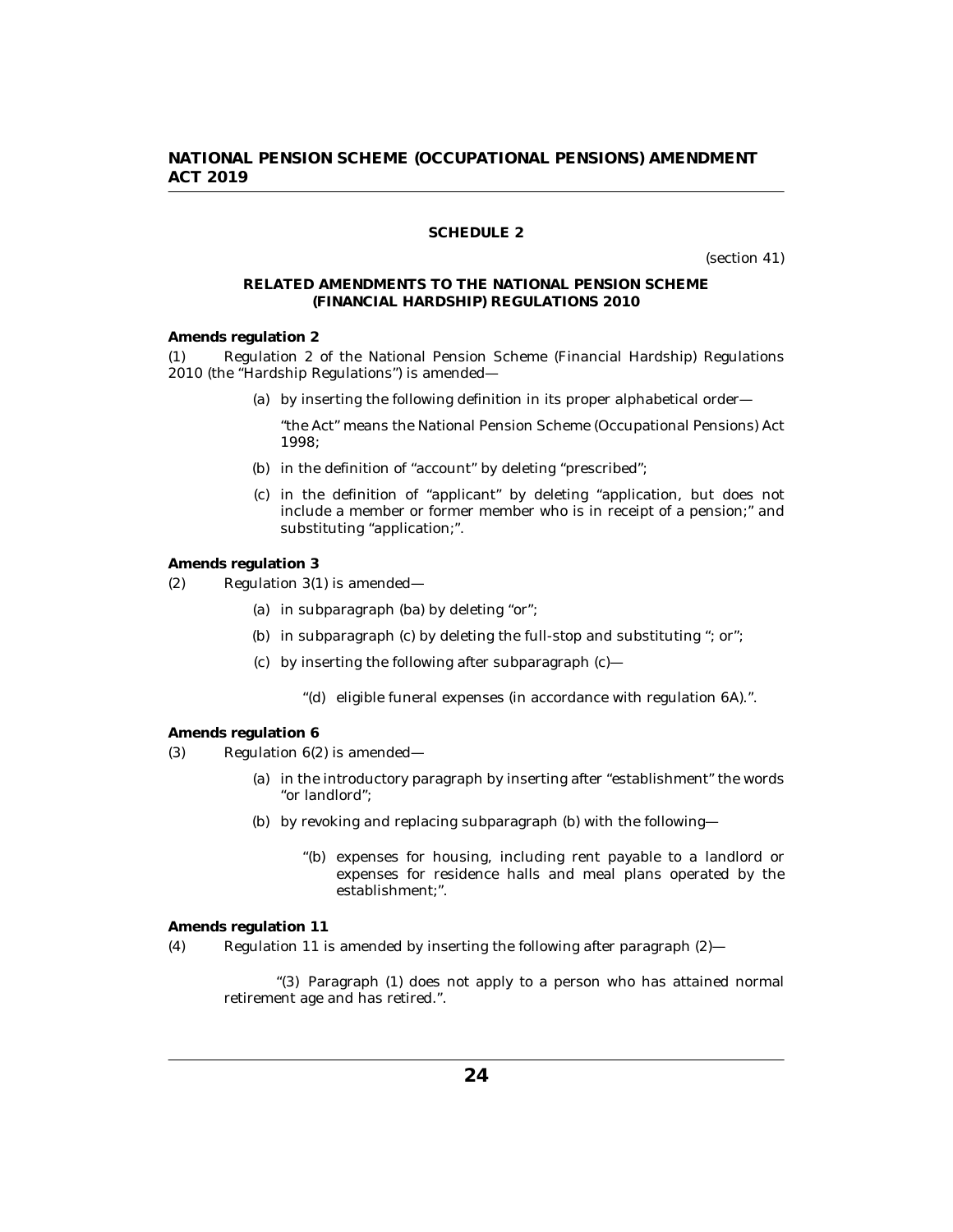**Inserts regulation 6A**

The Hardship Regulations are amended by inserting the following after regulation 6— (5)

**"Eligible funeral expenses**

(1) An application may be made in respect of eligible funeral expenses on behalf of the applicant or a dependant or parent of the applicant. 6A

"Eligible funeral expenses" means the following expenses for services (2) provided by a relevant funeral home—

- (a) interment expenses;
- (b) cremation expenses;
- (c) other related funeral home expenses recognised by the Commission for the purposes of these Regulations.

"Relevant funeral home" means a business in Bermuda, recognised by (3) the Commission for the purposes of these Regulations, that provides cremation, interment and related funeral services.

The application shall be supported by a statement, in writing from the (4) relevant funeral home which includes an invoice for, or estimate of, the expenses.

(5) Subject to regulation 8 (Maximum payment), the Commission may approve payment of the full amount indicated under paragraph (4).

(6) An application shall not be approved in respect of eligible funeral expenses—

- which have already been paid; or (a)
- (b) which are due to be paid by a third party.".

**Amends regulation 14**

- Regulation 14 is amended— (6)
	- in paragraph (2)— (a)
		- in subparagraph (ba) by deleting "or" at its last occurrence; (i)
		- (ii) by revoking and replacing subparagraph (c) with the following-
			- " $(c)$  the landlord of the applicant or dependant of the applicant or the relevant educational establishment, if the application is made under regulation 6; or";
		- (iii) by inserting the following after subparagraph (c)—
			- "(d) the relevant funeral home, if the application is made under regulation 6A.";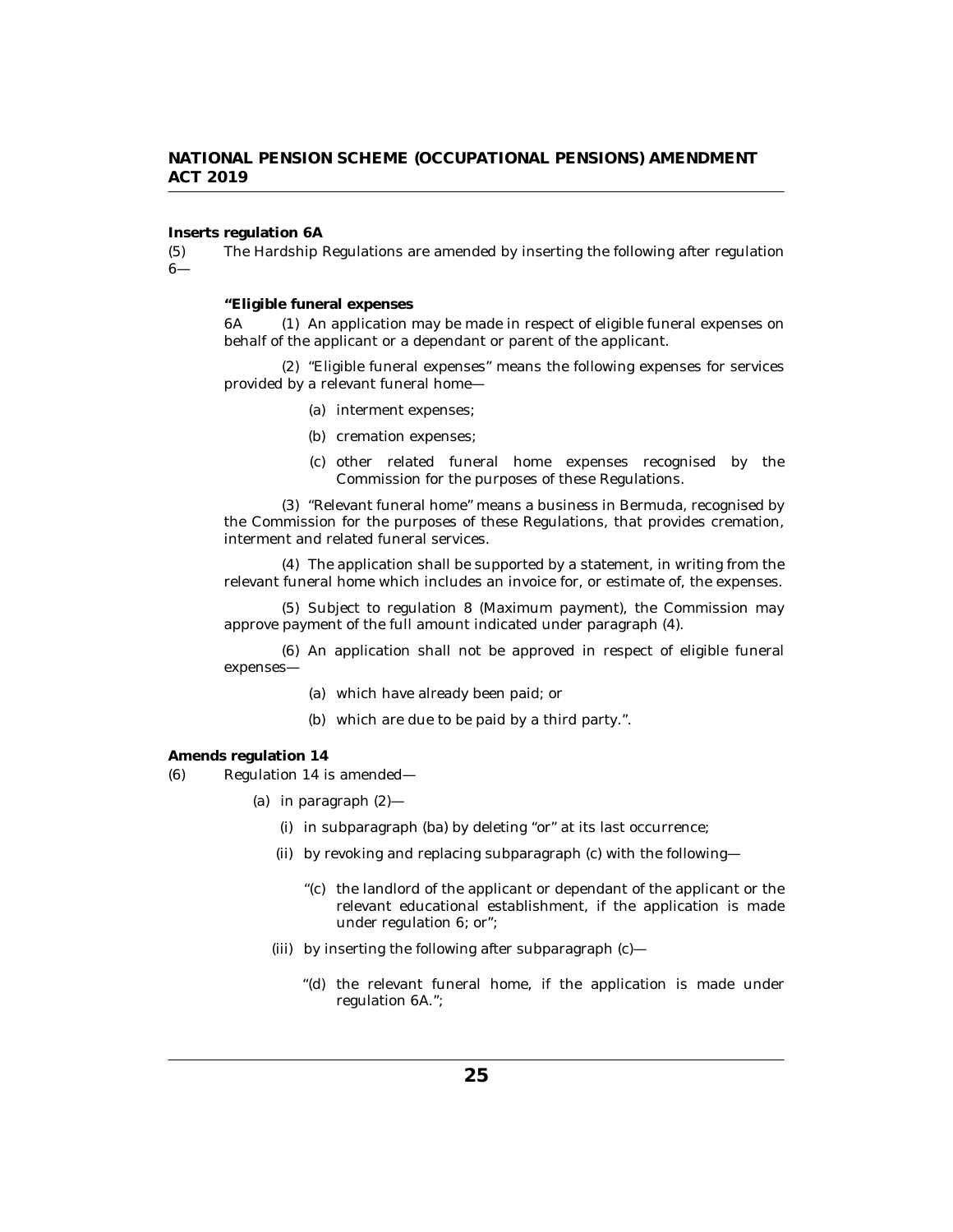(b) in paragraph  $(5)$  by deleting "prescribed".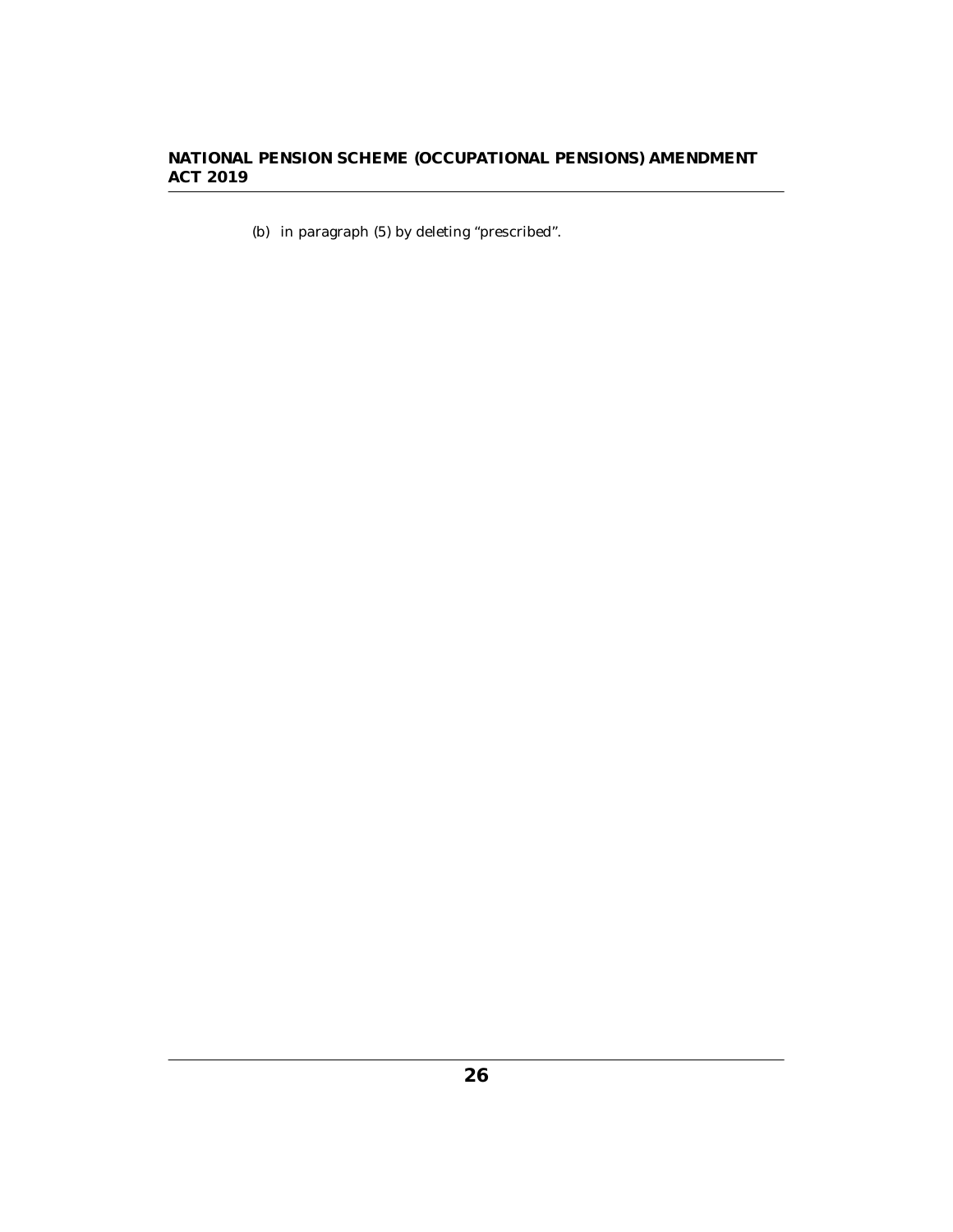### **SCHEDULE 3**

(section 43(5) and (6))

### **TRANSITIONAL CONTRIBUTION SCHEDULE**

<span id="page-26-0"></span>

| Contribution Rate (% of<br>Pensionable Earnings) | Annual Defined Benefit<br>Accrual Rate (% of Final<br>Average Earnings |
|--------------------------------------------------|------------------------------------------------------------------------|
| 1%                                               | 0.25%                                                                  |
| 2%                                               | 0.50%                                                                  |
| 3%                                               | 0.75%                                                                  |
| 4%                                               | 1.00%                                                                  |
| 5%                                               | 1.25%                                                                  |
|                                                  |                                                                        |

For the purposes of calculating the annual defined benefit accrual rate of a member, "final average earnings" means—

- (a) the annual average of the member's highest consecutive 60 months of pensionable earnings during the 120 months immediately before the date the calculation is required; or
- (b) where he has less than 60 months of pensionable earnings, the member's average pensionable earnings calculated over his actual period of active membership in the pension plan.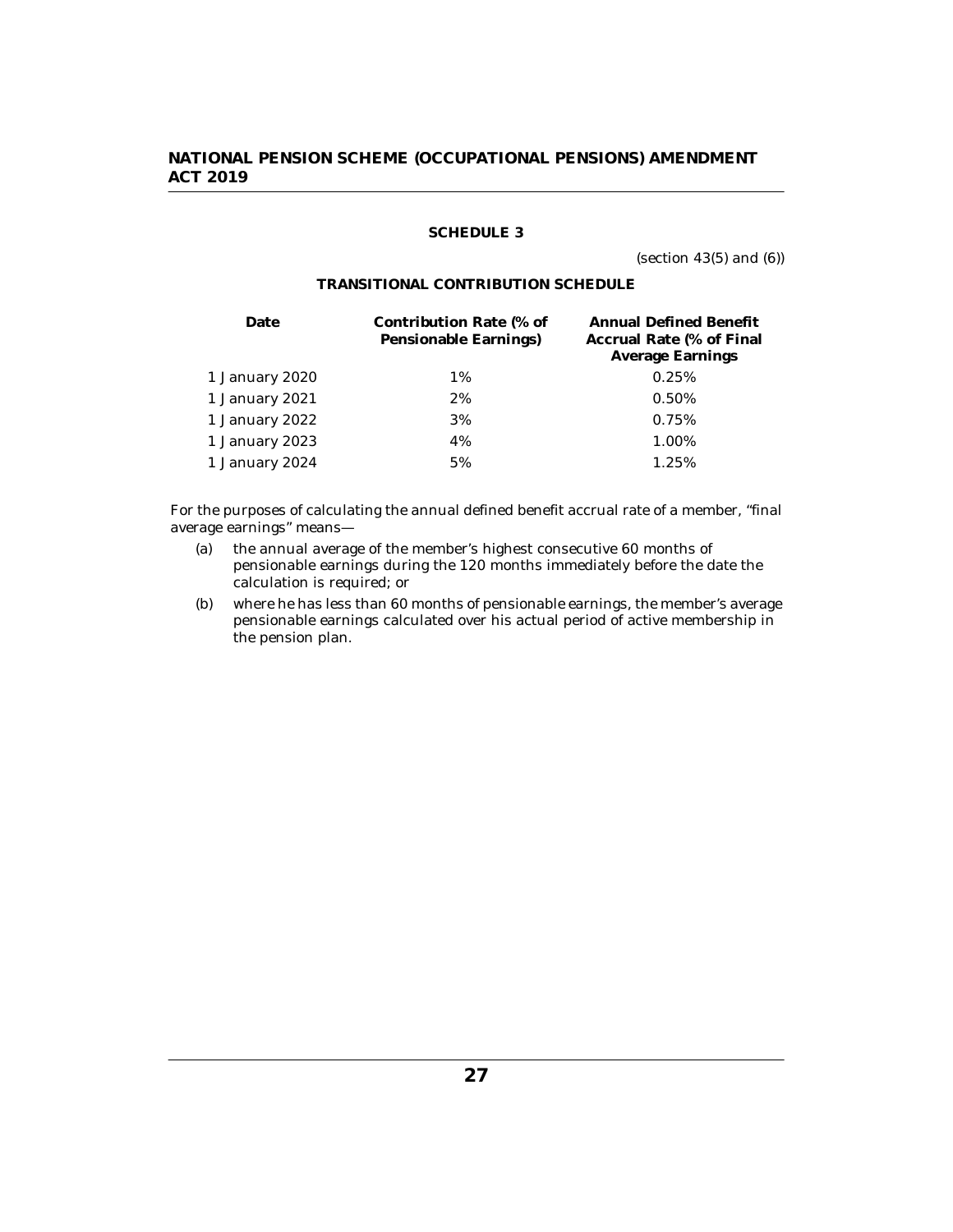### **SECOND SCHEDULE**

(regulation 19)

# **FEES**

<span id="page-27-0"></span>

|     |     |                                                                                                 | <b>COLUMN 1</b>                                                                | COLUMN <sub>2</sub>  |  |
|-----|-----|-------------------------------------------------------------------------------------------------|--------------------------------------------------------------------------------|----------------------|--|
| (1) |     | Registration of Pension Plans                                                                   |                                                                                |                      |  |
|     | (a) |                                                                                                 | applying to register-                                                          |                      |  |
|     |     | (i)                                                                                             | a pension plan under regulation 3(a)                                           | \$500                |  |
|     |     | (ii)                                                                                            | a financial institution pension plan<br>under regulation 3(b)                  | \$1,000              |  |
|     | (b) |                                                                                                 | issuing a notice of registration in respect of-                                |                      |  |
|     |     | (i)                                                                                             | a pension plan under regulation 6                                              | <b>S500</b>          |  |
|     |     | (ii)                                                                                            | a financial institution pension plan<br>under regulation 6                     | <b>S500</b>          |  |
|     | (c) |                                                                                                 | applying to register an amendment to a pension<br>plan under regulation 4(1)   | <b>S200</b>          |  |
| (2) |     | Proof of Participation                                                                          |                                                                                |                      |  |
|     |     | Submitting proof of participation in a financial<br>institution pension plan under regulation 5 | \$5 per<br>member                                                              |                      |  |
| (3) |     | Approvals                                                                                       |                                                                                |                      |  |
|     | (a) |                                                                                                 | <b>Local Retirement Product</b>                                                |                      |  |
|     |     | (i)                                                                                             | applying for approval of a local<br>retirement product under regulation 3(c)   | \$1,000              |  |
|     |     | (ii)                                                                                            | issuing a certificate of approval under<br>regulation 6                        | <b>S500</b>          |  |
|     | (b) |                                                                                                 | <b>Trustees</b>                                                                |                      |  |
|     |     | (i)                                                                                             | applying for approval as a trustee under<br>regulation 4A(1)                   | \$100~per<br>trustee |  |
|     |     | (ii)                                                                                            | issuing a certificate of approval under<br>regulation 4A(2)                    | \$100~per<br>trustee |  |
|     | (c) | Transferring a Pension Plan                                                                     |                                                                                |                      |  |
|     |     |                                                                                                 | applying for approval to transfer a<br>pension plan under regulation 41(3)     | \$100                |  |
|     | (d) |                                                                                                 | Winding-Up Report                                                              |                      |  |
|     |     |                                                                                                 | applying for approval of a winding-up Report<br>under section 40(1) of the Act | \$100                |  |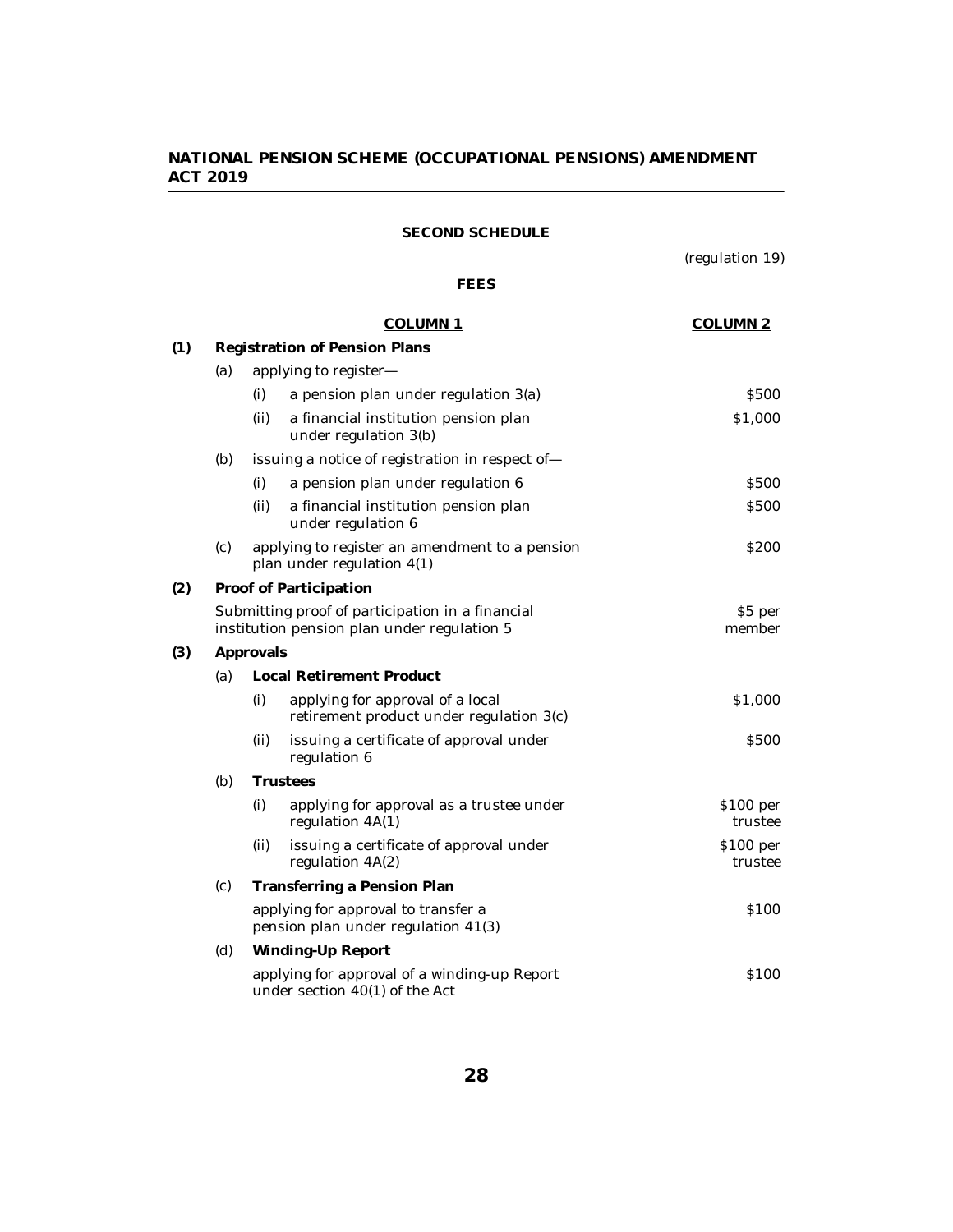|     | (e)                                                                 |                                                                          | <b>Annuity Contract</b>                                                                                                                                                                                               |                                                                                 |  |  |
|-----|---------------------------------------------------------------------|--------------------------------------------------------------------------|-----------------------------------------------------------------------------------------------------------------------------------------------------------------------------------------------------------------------|---------------------------------------------------------------------------------|--|--|
|     |                                                                     | (i)                                                                      | applying under regulation 39A(1) for<br>approval to issue annuity contracts                                                                                                                                           | S <sub>200</sub>                                                                |  |  |
|     |                                                                     | (ii)                                                                     | issuing a certificate under regulation 39A(2)<br>for approval to issue annuity contracts                                                                                                                              | <b>S200</b>                                                                     |  |  |
| (4) |                                                                     |                                                                          | <b>Annual Information Report</b>                                                                                                                                                                                      |                                                                                 |  |  |
|     |                                                                     |                                                                          | Submitting an annual information report<br>pursuant to regulation 8                                                                                                                                                   | \$5 per<br>member and<br>former<br>member                                       |  |  |
| (5) |                                                                     |                                                                          | <b>Extension of Time</b>                                                                                                                                                                                              |                                                                                 |  |  |
|     | Applying for extension of time pursuant to<br>section 66 of the Act |                                                                          |                                                                                                                                                                                                                       | \$100 per<br>application                                                        |  |  |
| (6) |                                                                     | <b>Supplying Documents</b>                                               |                                                                                                                                                                                                                       |                                                                                 |  |  |
|     |                                                                     | Supplying copies of documents pursuant to<br>section $16(2)$ of the Act- |                                                                                                                                                                                                                       |                                                                                 |  |  |
|     | (a)                                                                 |                                                                          | for each page                                                                                                                                                                                                         | S1                                                                              |  |  |
|     | (b)                                                                 |                                                                          | minimum fee                                                                                                                                                                                                           | \$5                                                                             |  |  |
| (7) | Annual Administrative Fees                                          |                                                                          |                                                                                                                                                                                                                       |                                                                                 |  |  |
|     |                                                                     | Annual administrative fee in respect of-                                 |                                                                                                                                                                                                                       |                                                                                 |  |  |
|     | (a)                                                                 |                                                                          | an employer pension plan that is not<br>a multi-employer pension plan; or<br>a self-employment pension plan; or<br>a financial institution pension plan; or<br>a plan that is not self-administered by<br>an employer | \$30 per<br>member and<br>former<br>member                                      |  |  |
|     | (b)                                                                 |                                                                          | a financial institution pension plan                                                                                                                                                                                  | \$30 per<br>member and<br>former<br>member                                      |  |  |
|     | (c)                                                                 |                                                                          | a pension plan self-administered by an employer                                                                                                                                                                       | \$3,000 or \$30<br>per member<br>and former<br>member,<br>whichever is<br>lower |  |  |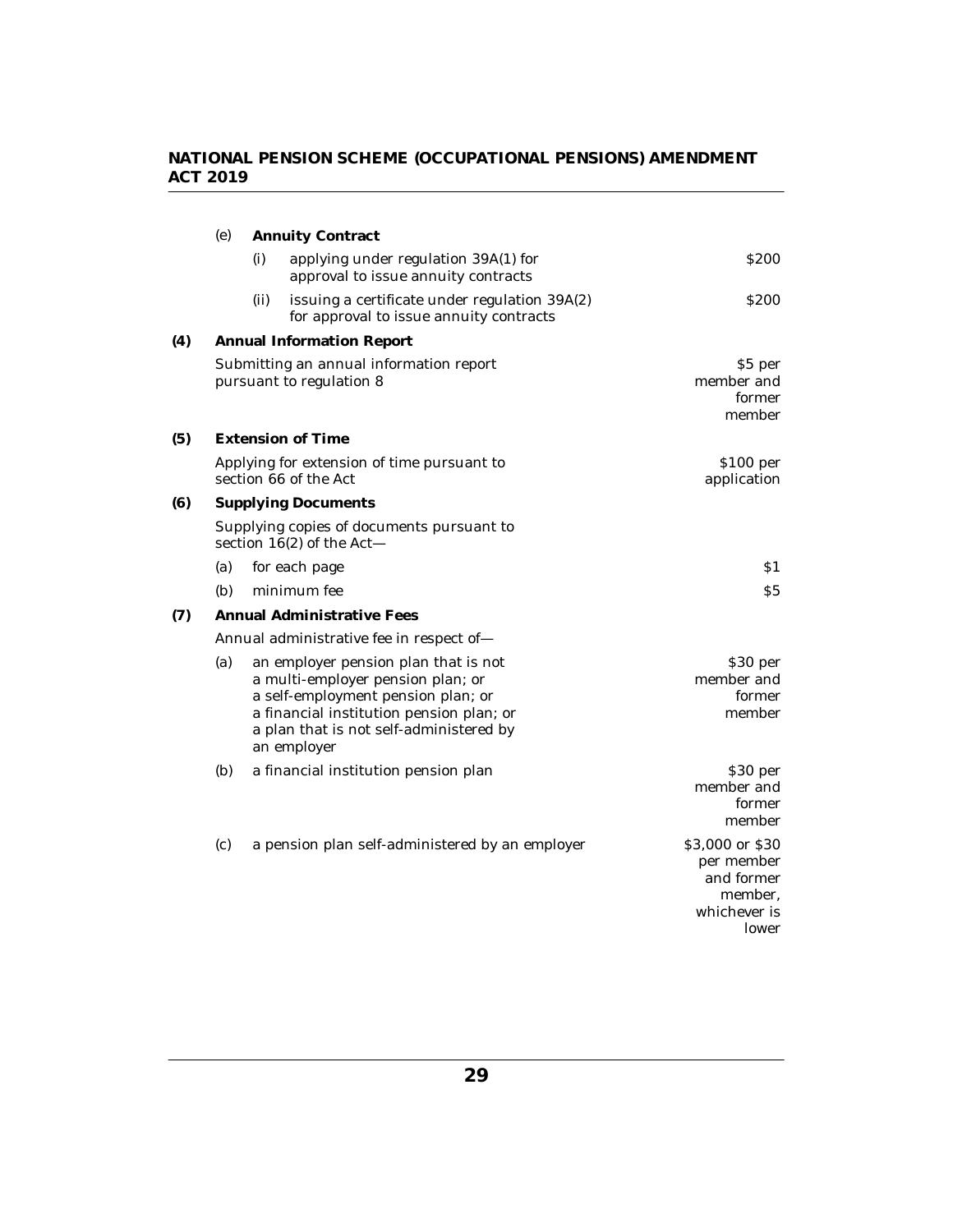(d) a multi-employer pension plan \$50,000 per annum, or member and whichever is (e) a local retirement product \$30 per

\$30 per

former member,

lower

member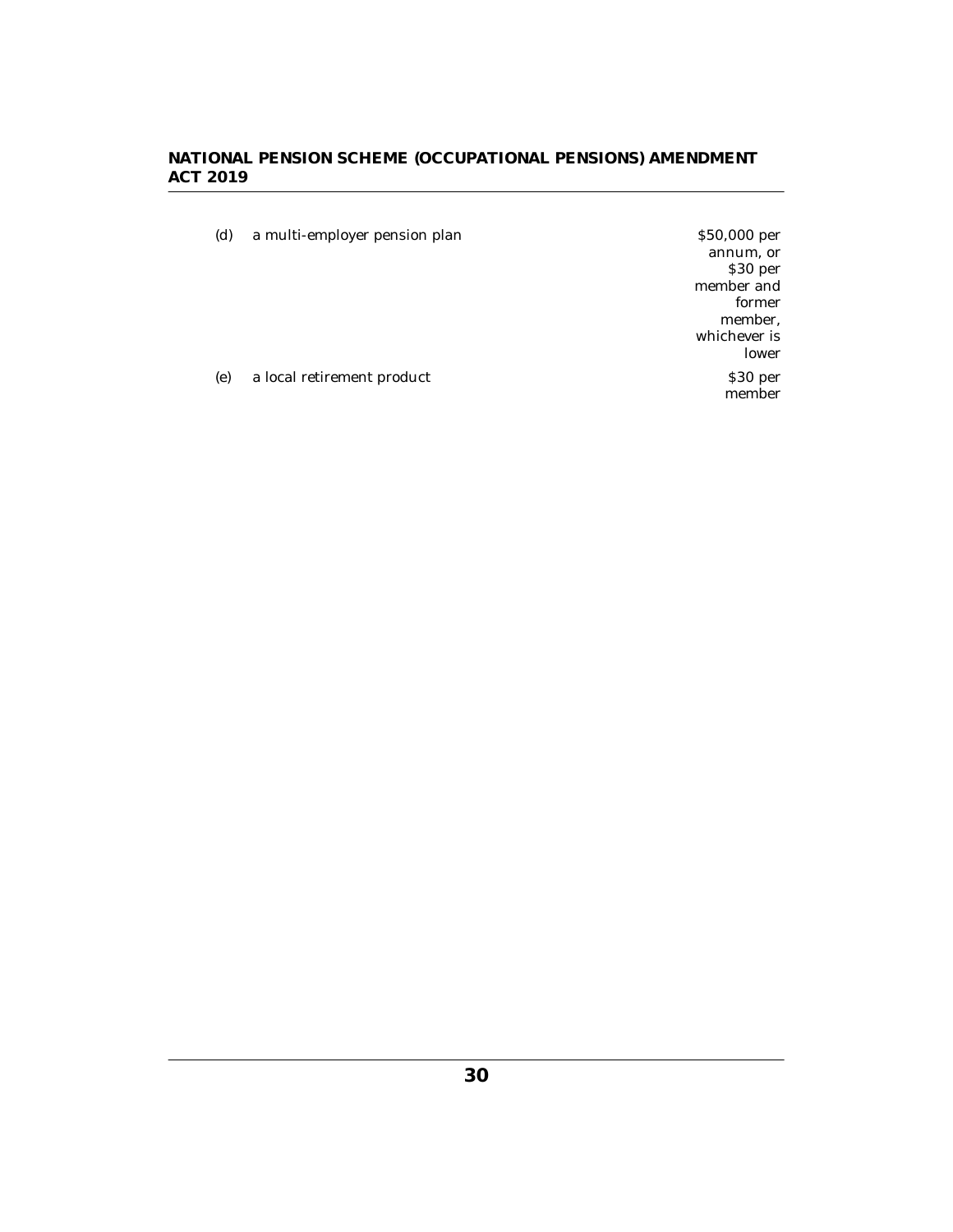### **THIRD SCHEDULE**

(section 17B(2)(b))

#### **MINIMUM CRITERIA FOR APPROVAL AS A TRUSTEE**

<span id="page-30-0"></span>**Trustees to be fit and proper persons**

Every person approved as a trustee under this Act shall be a fit and proper 1 (1) person to perform functions in relation to any activity carried on by him.

 $(2)$  In determining whether a person is a fit and proper person to be a trustee, regard shall be had to his probity, to his competence and soundness of judgement for fulfilling the responsibilities of a trustee, to the diligence with which he is fulfilling or likely to fulfil those responsibilities, and to whether the interests of members or former members of a pension plan or local retirement product or their beneficiaries are, or are likely to be, in any way threatened by his holding that position.

Without prejudice to the generality of the foregoing provisions, regard may be (3) had to the previous conduct and activities of the person in acting as a trustee, or in business or financial matters of the person in question and, in particular, to any evidence that the person has—

- (a) committed an offence involving fraud or other dishonesty or violence;
- (b) contravened any provision made by or under any enactment appearing to the Commission to be designed for protecting the public or members and former members of a pension plan or local retirement product against financial loss due to dishonesty, incompetence or malpractice by persons concerned in the provision of trustee services, or the management of companies against financial loss due to the conduct of discharged or undischarged bankrupts;
- (c) engaged in any business practices appearing to the Commission to be deceitful or oppressive or otherwise improper (whether lawful or not) or which otherwise reflect discredit on the person's method of conducting business;
- (d) engaged in or has been associated with any other business practices or other conduct so as to cast doubt on the competence and soundness of judgement of the person;
- been censured, criticized or disciplined by any professional body to which (e) the person is or had been associated;
- been subject to any regulatory sanctions, whether in Bermuda or overseas. (f)

**Integrity and skill**

A person is to perform the duties of a trustee with integrity and the appropriate professional skill, and in accordance with the requirements of this Act and the Regulations. 2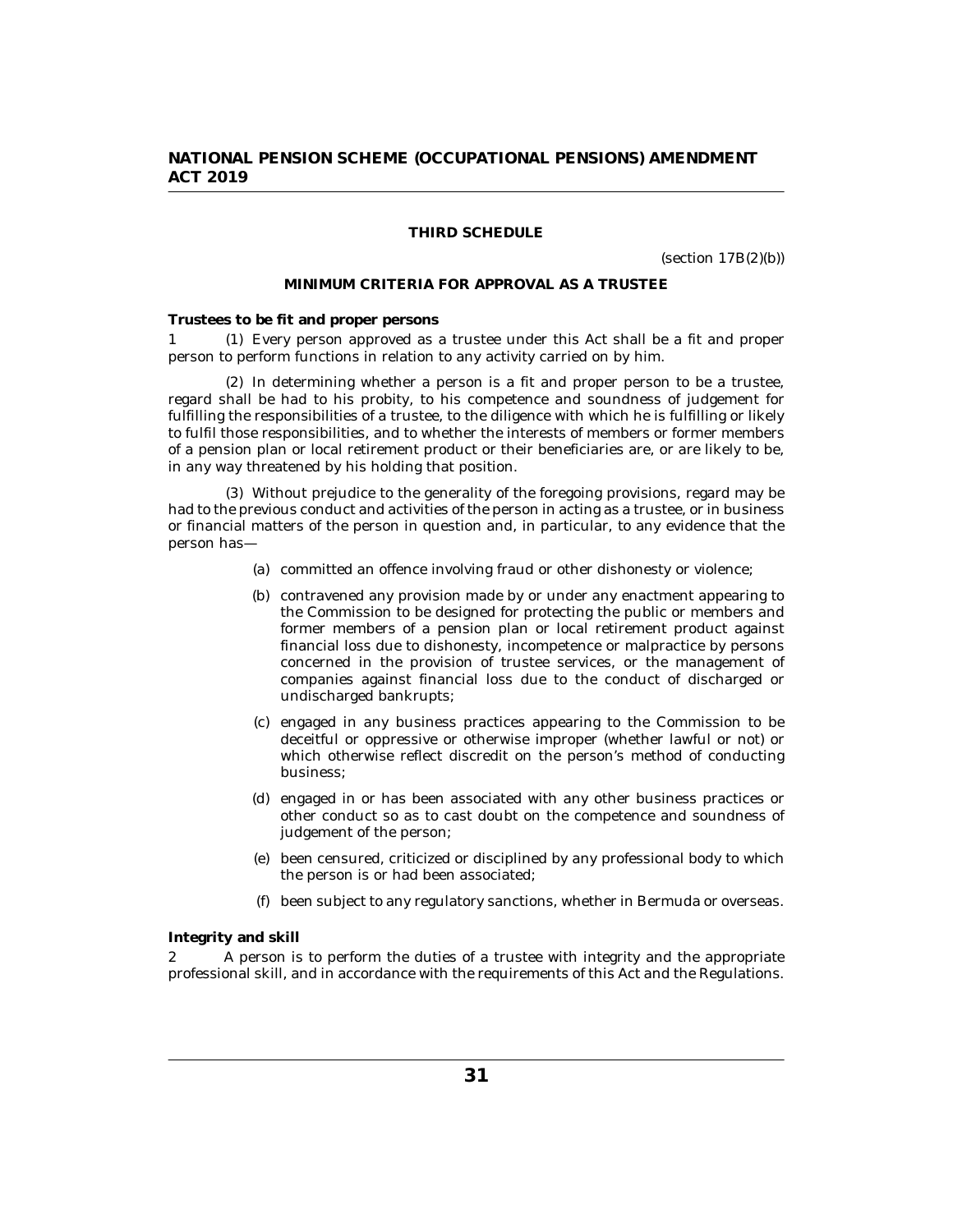### **EXPLANATORY MEMORANDUM**

This Bill seeks to amend the National Pension Scheme (Occupational Pensions) Act 1998 (the "principal Act") as follows—

Clause 1 is self explanatory.

Clause 2 amends section 2 (Interpretation). The definition of "administrator" has been amended to clarify that the term applies to trustees or boards of trustees who act as administrators of pension plans. The definition of "pensionable earnings" is amended to include all payments of bonuses. The definition of "employee" has been repealed and replaced so that the Act applies to all employees, whether Bermudian or non-Bermudian. The definition of "self-employed person" has been amended so that the Act applies to any person who is self-employed, whether Bermudian or non-Bermudian. The definition of "Bermudian" has been repealed as that term is no longer applicable. Amendments have also been made to the definitions of "actuary" and "retirement product".

Clause 3 amends section 4 (Obligation of employers to establish and maintain pension plans). The amendment requires an employer to apply to register a pension plan within 90 days (not 120 days) of establishing the plan, and the reference to the prescribed form has been deleted.

Clause 4 amends section 5 (Applications for registration) by deleting the reference to a prescribed form.

Clause 5 amends section 7 (General responsibilities of administrator) to remove the requirement of an administrator of a defined contribution pension plan to submit triennial reports of the pension fund to the Commission, and to delete the reference to a prescribed form.

Clause 6 amends section 8 (Duty of employer to provide information to administrator) to provide for the Minister to prescribe the manner and length of time within which an employer must keep records relating to the pension plan and each employee.

Clause 7 amends section 11 (Amendment of pension plan and registration of amendments). A new subsection (1B) has been inserted relating to the refund of contributions made before section 11 came into operation. Subsection (4) now provides for amendments to a pension plan to take effect upon registration (not the day on which the application for registration is filed).

Clause 8 amends section 12 (Power of Commission to refuse to register or to cancel registration, etc.) to refer to pension plans in the section heading.

Clause 9 amends section 14 (Annual statement of pension benefits) by providing for annual statements to be sent to members by electronic means.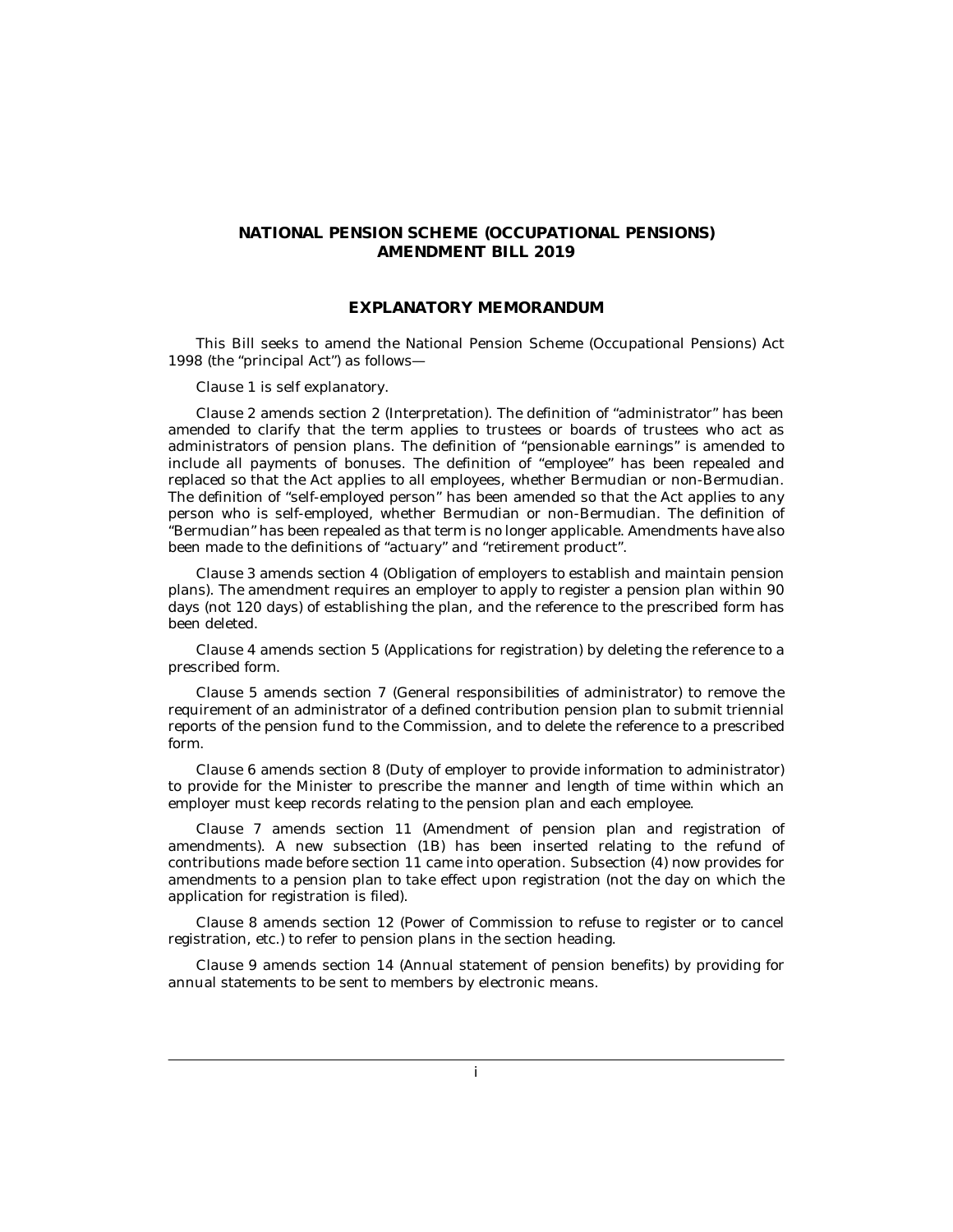Clause 10 amends section 16 (Access to documents in custody of administrator) to include trustees who hold the assets of a pension plan as a person who may make a request to the administrator to inspect documents and information relating to the pension plan.

Clause 11 amends section 17 (Eligibility for membership) by providing for an employee to be eligible for membership in a pension plan if he has attained the age of twenty-three years but has not attained the normal retirement age.

Clause 12 inserts Part IIA (Approval of Trustees) which requires persons to apply to the Commission for approval as a trustee.

Clause 13 amends section 18 (Funding) to require assets of a pension plan to be held by an approved trustee.

Clause 14 amends section 19 (Contributions). Subsection (1)(b) has been amended with respect to multi-employer pension plans. Subsection (6) is amended to require administrators and persons who hold the assets of a pension plan in a pension fund to notify the employer and the Commission within 15 days (not immediately) of an employer failing to make the required contribution into the pension fund. New subsections (6A) and (6B) have been inserted to require interest to be paid by an employer on unpaid contributions at the rate prescribed by the Minister by Notice.

Clause 15 amends section 19A (Civil proceedings) to provide for interest owed on unpaid contributions to be recoverable as a civil debt.

Clause 16 amends section 21 (Early retirement) to provide for a person who has retired to elect to receive an early retirement pension, provided he is within ten years of attaining the normal retirement date.

Clause 17 amends section 22 (Vesting) to require pension plans to provide for the full vesting of accrued benefits in each of its members within a period not exceeding one year (not two years), and for the Commission to approve a full vesting period other than one year in respect of multi-employer pension plans.

Clause 18 amends section 23 (Portability) to provide for section 23 not to apply where a pension plan provides for an employee, who has terminated his employment to remain a member of the employer's pension plan, and the member has elected to do so; and for the administrator of a pension plan to comply with a member's directions within 45 days (not 30 days) of delivery of the direction.

Clause 19 amends section 24 (Restrictions on refunds) by providing for a lump-sum refund to members or former members of a pension plan who have attained retirement age and who have retired, and for the Minister to prescribe regulations in this regard.

Clause 20 amends section 28 (Exceptions to general restrictions) to refer to court ordered property settlement agreements.

Clause 21 amends section 31 (Survivor benefits on death before pension commences) by providing for a lump sum to be paid to the beneficiary of a member of a pension plan, where the member dies before completing one year (not two years) membership in the pension plan.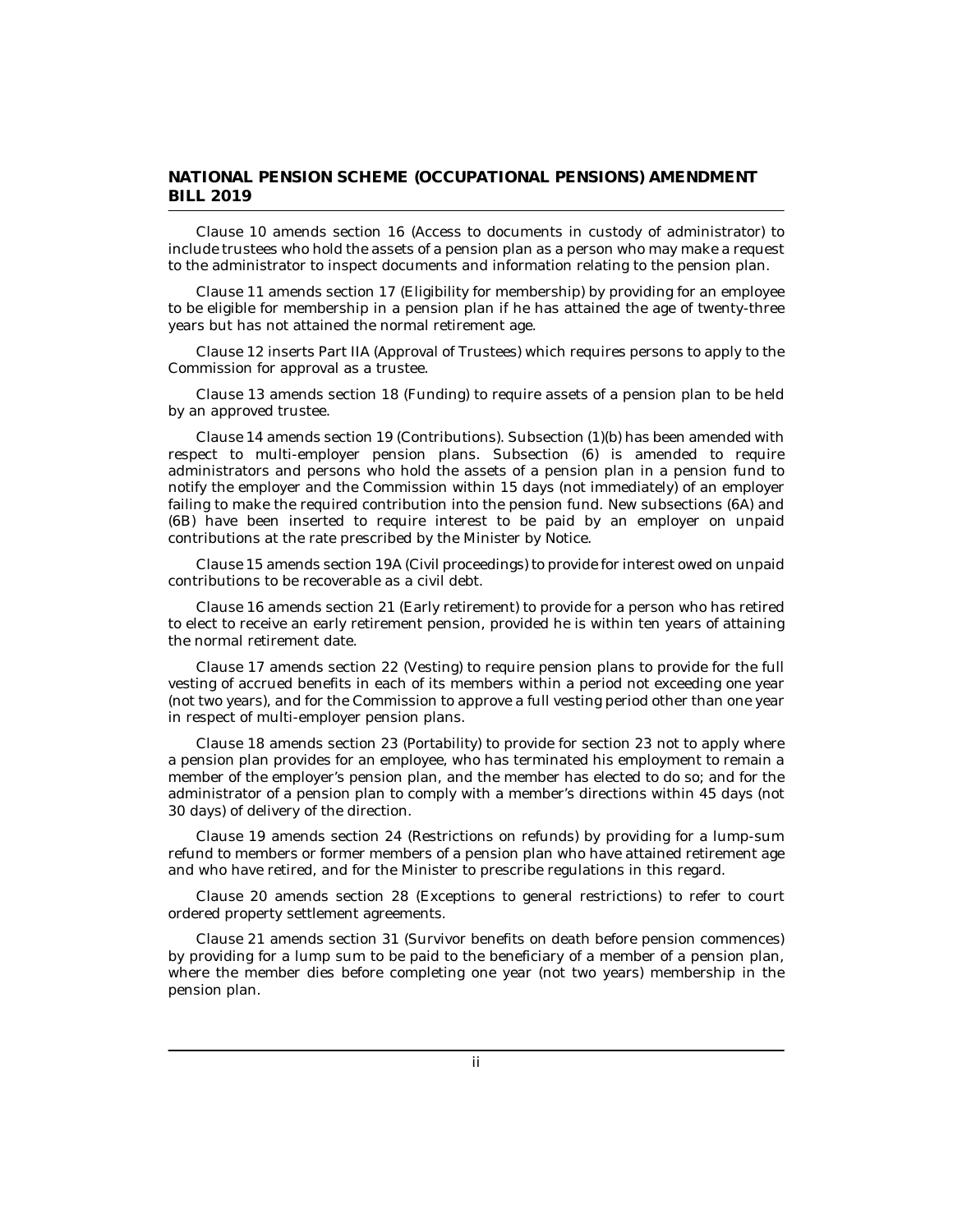Clause 22 amends section 34 (Variation of payment to disabled persons) to permit variation in the terms of payment of a pension or other benefit where the opinion of a qualified medical practitioner is that the life expectancy of the member or former member is likely reduced to five years or less.

Clause 23 repeals and replaces section 35 (Small pensions) which now provides for small pension plans to provide for payment to a former member who has attained normal retirement age and who has retired, if the commuted value or the account balance is not more than \$50,000.

Clause 24 makes an editorial amendment to section 38 (Winding up).

Clause 25 amends section 40 (Report on winding up) by providing for the payment of an application fee when a winding-up report is submitted for the Commission's approval.

Clause 26 amends section 46 (Surplus) to clarify that surplus in a fund that has been wound up is not to be paid out without the consent of the Commission.

Clause 27 amends section 47 (Continuation of benefits under successor employer) to refer to the assets of a business where there is a merger or amalgamation; and with respect to the transfer of a member's account balance to a successor employer's pension plan.

Clause 28 amends section 49 (Orders by Commission) to provide for the Commission to make an order with respect to a person dealing with a local retirement product.

Clause 29 amends section 50 (Advice by Commission as to conformity) to provide for the Commission to advise whether a local retirement product conforms with the requirements of the principal Act or the regulations.

Clause 30 amends section 51 (Hearing in certain cases) by providing for persons to be heard by the Commission when the Commission proposes to refuse to approve or revoke the approval of a person as a trustee, or to impose a civil penalty.

Clause 31 amends section 52 (Appeals to Supreme Court) by providing for persons to appeal to the Supreme Court against a decision of the Commission to refuse or revoke the approval of a trustee, or to impose a civil penalty or the amount of the penalty.

Clause 32 amends section 56 (Functions of the Commission) to provide for the Commission to determine applications for approval as trustees.

Clause 33 amends section 61 (Power to order information and reports) by providing for the Commission to order information for statistical and research purposes, and also to order information from persons dealing with a pension plan, local retirement product, or a pension fund.

Clause 34 amends section 66 (Extension of time) to provide for an application fee to be payable in respect of an application for extension of time.

Clause 35 amends section 67 (Offences, penalties and orders for payment) by providing for the Commission to take into account whether or not Guidance Notes issued by the Commission had been followed when determining if a person had contravened the principal Act, Regulations, or an order.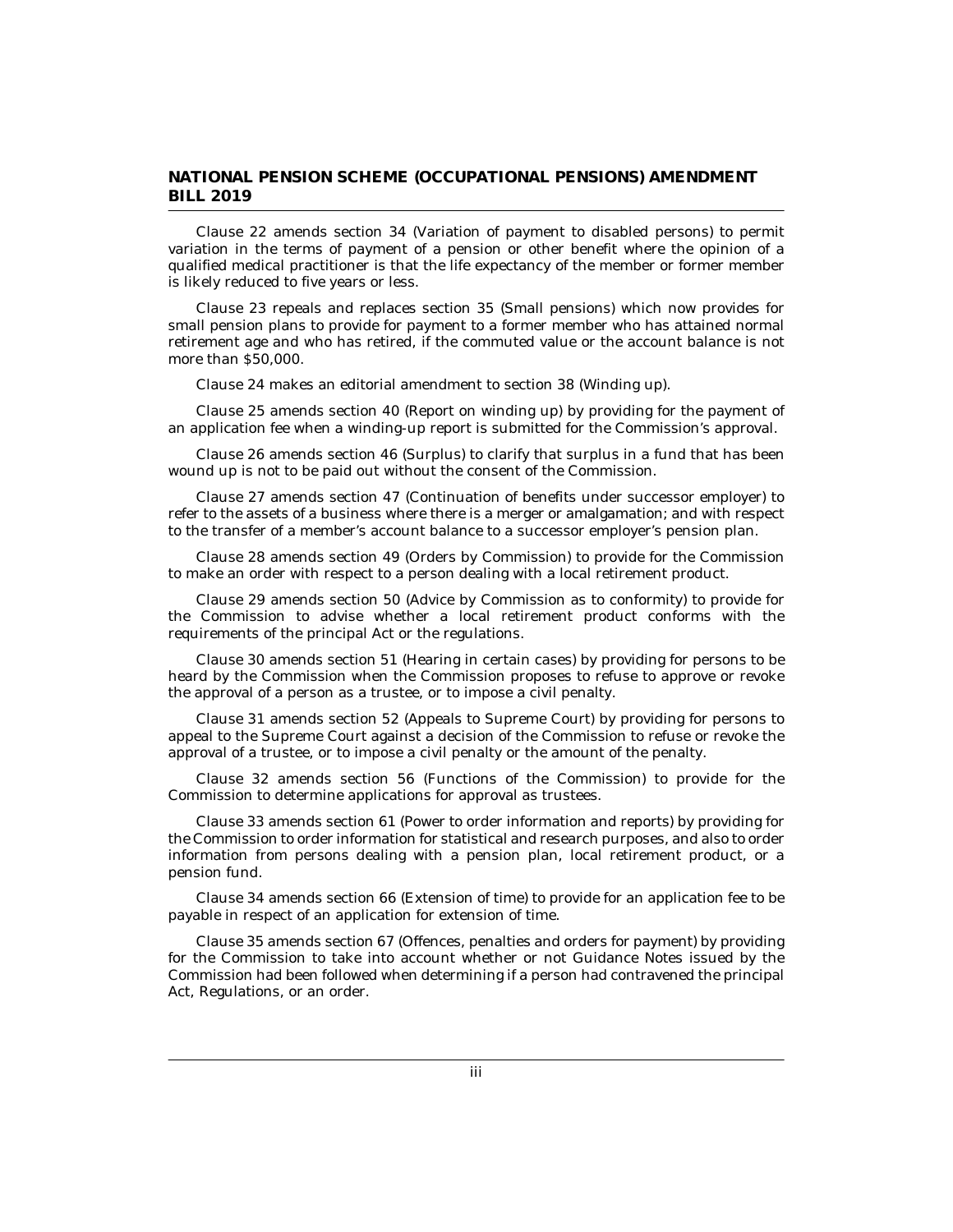Clause 36 inserts section 68A (Commission may impose civil penalties). The amendments provide (a) for the Commission to impose a civil penalty where a person is liable to prosecution for an offence under section 67; (b) for the range of penalties that may be imposed; (c) for penalties to be recovered as a civil debt; (d) for penalties to be payable to the Commission; and (e) for the Commission not to impose a civil penalty where a person has been charged with an offence in respect of the same matter.

Clause 37 amends section 69 (Regulations) by providing for regulations to be made prescribing actuarial standards, maximum fees payable for services rendered to a pension plan, pension fund, or life annuity contract, and administrative fees to be payable to the Commission.

Clause 38 inserts section 69A (Guidance Notes) which provides for the Commission to issue Guidance Notes to promote best practices and compliance with the Act and the Regulations by employers, administrators, and other persons dealing with a pension plan, local retirement product, or a pension fund. Such persons must have regard to the Guidance notes in the performance of their duties, but failure to comply with Guidance Notes is not an offence. The Statutory Instruments Act 1977 does not apply to Guidance Notes.

Clause 39 makes a related amendment to section 72 (Application of Pension Trust Funds Act 1966).

Clause 40 provides for consequential amendments to the National Pension Scheme (General) Regulations 1999 as set out in Schedule 1 to this Act. These include amendments in relation to (a) the definitions of local and overseas retirement products; (b) applications for approval as a trustee, and as a person who may issue annuity contracts; (c) fees in respect of applications for proof of participation in a financial institution pension plan, notices of registration, and applications for approval of a transfer report; (d) the value of the assets of a pension plan which require an auditor's report, and the basis of accounting for preparing financial statements; (e) annual administrative fees; (f) the amount of contributions to be made by self-employed persons to a self-employment pension plan; (g) multi-employer pension plans; (h) the revocation of the First Schedule (Forms); and (i) the Second Schedule (Fees) is revoked and replaced by the Schedule to this Act entitled "Second Schedule - Fees".

Clause 41 provides for related amendments to the National Pension Scheme (Financial Hardship) Regulations 2010 as set out in Schedule 2 to this Act. Among other things, the amendments provide for payment of eligible funeral expenses, payments to be made directly to the landlord of a person receiving educational benefits, and for persons who have attained the normal retirement age and have retired not to pay the application fee.

Clause 42 inserts a Third Schedule entitled "Minimum Criteria for Approval as a Trustee.

Clause 43 provides a savings and transitional provision on the day this Act comes into operation with respect to (a) trustees (b) interest payable by employers on unpaid contributions; (c) persons employed under the Bermuda Immigration and Protection Act 1956; and (d) pension plans, financial institution pension plans, and local retirement products.